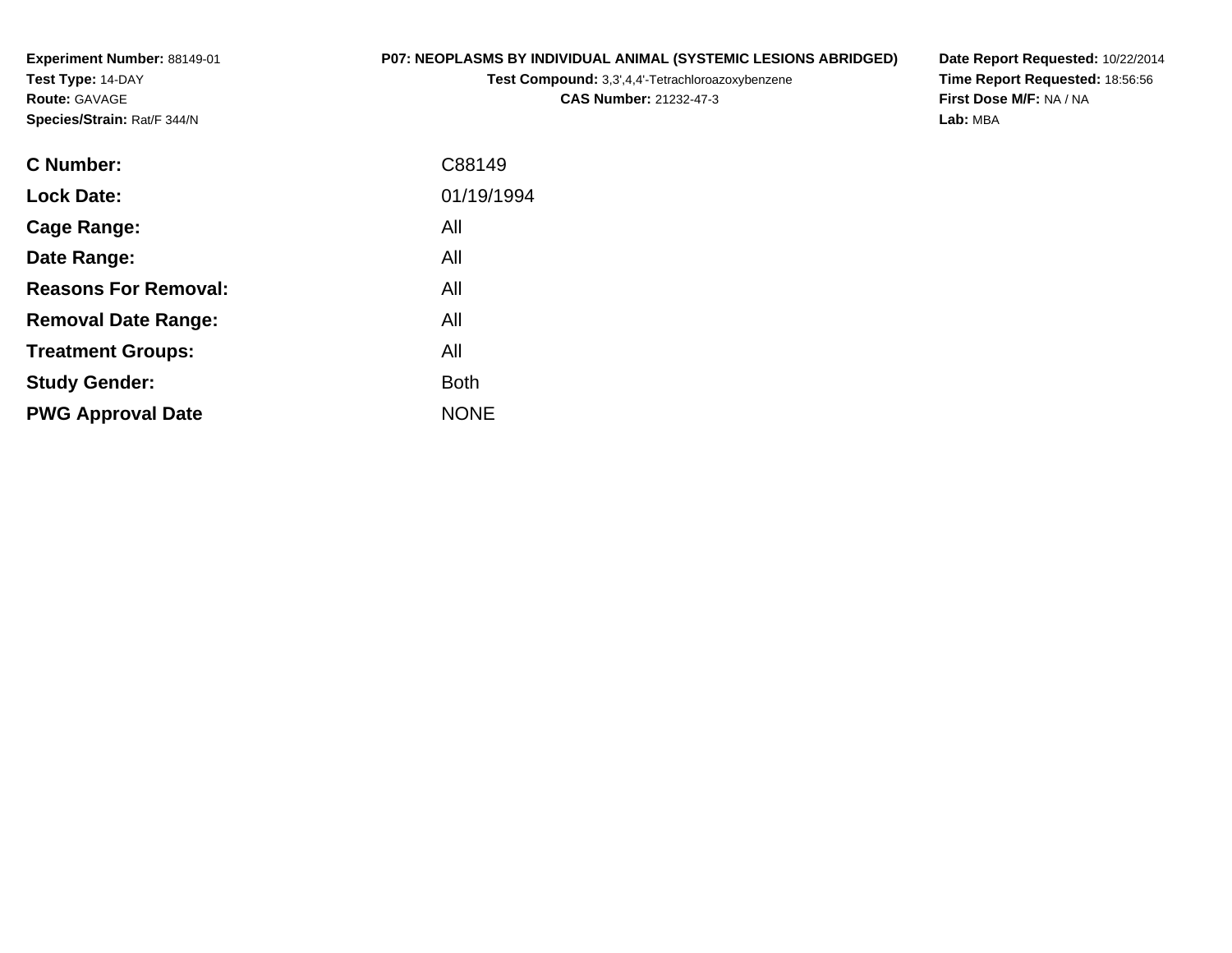**Test Type:** 14-DAY

**Route:** GAVAGE

**Species/Strain:** Rat/F 344/N

#### **P07: NEOPLASMS BY INDIVIDUAL ANIMAL (SYSTEMIC LESIONS ABRIDGED)**

**Test Compound:** 3,3',4,4'-Tetrachloroazoxybenzene

**CAS Number:** 21232-47-3

**Date Report Requested:** 10/22/2014**Time Report Requested:** 18:56:56**First Dose M/F:** NA / NA**Lab:** MBA

| F 344/N Rat Male<br>0 MG/KG                        | DAY ON TEST      | 0<br>0<br>1<br>$\overline{7}$   | 0<br>0<br>1<br>7                             | 0<br>$\pmb{\theta}$<br>1<br>$\overline{7}$ | 0<br>0<br>1<br>7                          | 0<br>0<br>1<br>7             |                       |
|----------------------------------------------------|------------------|---------------------------------|----------------------------------------------|--------------------------------------------|-------------------------------------------|------------------------------|-----------------------|
|                                                    | <b>ANIMAL ID</b> | $\mathbf 0$<br>0<br>0<br>0<br>1 | $\mathbf 0$<br>0<br>0<br>0<br>$\overline{2}$ | 0<br>0<br>0<br>0<br>3                      | $\mathbf 0$<br>$\mathbf 0$<br>0<br>0<br>4 | $\Omega$<br>0<br>0<br>0<br>5 | <i><b>*TOTALS</b></i> |
| <b>Alimentary System</b>                           |                  |                                 |                                              |                                            |                                           |                              |                       |
| Liver                                              |                  | $\ddot{}$                       | ÷                                            | $\pm$                                      | ٠                                         | $\ddot{}$                    | 5                     |
| Stomach, Forestomach                               |                  | $\pm$                           | $\pm$                                        | $\ddot{}$                                  | $\pm$                                     | $\ddot{}$                    | 5                     |
| Stomach, Glandular<br><b>Cardiovascular System</b> |                  | $+$                             | $+$                                          | $+$                                        | $\ddot{}$                                 | $\ddot{}$                    | 5                     |
| <b>NONE</b><br><b>Endocrine System</b>             |                  |                                 |                                              |                                            |                                           |                              |                       |
| <b>NONE</b><br><b>General Body System</b>          |                  |                                 |                                              |                                            |                                           |                              |                       |
| <b>NONE</b><br><b>Genital System</b>               |                  |                                 |                                              |                                            |                                           |                              |                       |
| <b>NONE</b><br><b>Hematopoietic System</b>         |                  |                                 |                                              |                                            |                                           |                              |                       |
| Lymph Node, Mesenteric                             |                  | $\pm$                           | ÷                                            | $\pm$                                      | ÷                                         | $\pm$                        | 5                     |
| Spleen                                             |                  | $\ddot{}$                       | $+$                                          | $\ddot{}$                                  | $+$                                       | $\ddot{}$                    | 5                     |
| Thymus                                             |                  | +                               | ÷                                            | $\ddot{}$                                  | $\ddot{}$                                 | $\ddot{}$                    | 5                     |
| <b>Integumentary System</b>                        |                  |                                 |                                              |                                            |                                           |                              |                       |

NONE

\* ..Total animals with tissue examined microscopically; Total animals with tumor **M** . Missing tissue M ..Missing tissue

+ ..Tissue examined microscopically

I ..Insufficient tissue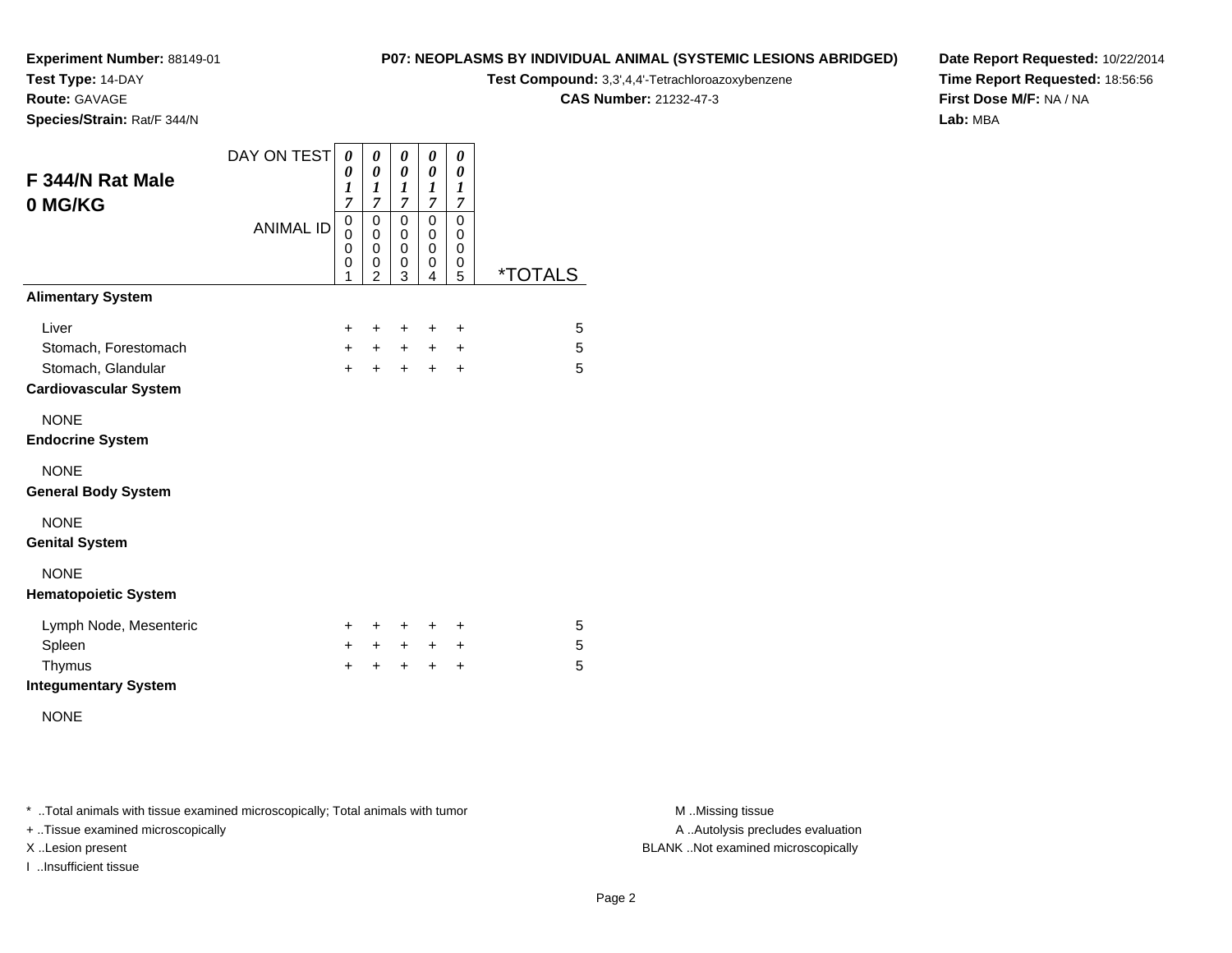**Test Type:** 14-DAY

**Route:** GAVAGE

**P07: NEOPLASMS BY INDIVIDUAL ANIMAL (SYSTEMIC LESIONS ABRIDGED)**

**Test Compound:** 3,3',4,4'-Tetrachloroazoxybenzene

**CAS Number:** 21232-47-3

**Date Report Requested:** 10/22/2014**Time Report Requested:** 18:56:56**First Dose M/F:** NA / NA**Lab:** MBA

**Species/Strain:** Rat/F 344/N

| F 344/N Rat Male<br>0 MG/KG                 | DAY ON TEST<br><b>ANIMAL ID</b> | 0<br>0<br>1<br>$\overline{7}$<br>0<br>0<br>0<br>0<br>1 | 0<br>$\boldsymbol{\theta}$<br>$\boldsymbol{l}$<br>$\overline{7}$<br>0<br>$\mathbf 0$<br>0<br>0<br>$\overline{2}$ | 0<br>0<br>$\boldsymbol{l}$<br>$\overline{7}$<br>0<br>0<br>$\mathbf 0$<br>$\mathbf 0$<br>3 | 0<br>0<br>1<br>$\overline{7}$<br>0<br>0<br>$\mathbf 0$<br>0<br>4 | 0<br>0<br>1<br>7<br>0<br>0<br>0<br>0<br>5 | <i><b>*TOTALS</b></i> |
|---------------------------------------------|---------------------------------|--------------------------------------------------------|------------------------------------------------------------------------------------------------------------------|-------------------------------------------------------------------------------------------|------------------------------------------------------------------|-------------------------------------------|-----------------------|
| <b>Musculoskeletal System</b>               |                                 |                                                        |                                                                                                                  |                                                                                           |                                                                  |                                           |                       |
| <b>NONE</b><br><b>Nervous System</b>        |                                 |                                                        |                                                                                                                  |                                                                                           |                                                                  |                                           |                       |
| <b>NONE</b><br><b>Respiratory System</b>    |                                 |                                                        |                                                                                                                  |                                                                                           |                                                                  |                                           |                       |
| <b>NONE</b><br><b>Special Senses System</b> |                                 |                                                        |                                                                                                                  |                                                                                           |                                                                  |                                           |                       |
| <b>NONE</b><br><b>Urinary System</b>        |                                 |                                                        |                                                                                                                  |                                                                                           |                                                                  |                                           |                       |
| Kidney<br><b>SYSTEMIC LESIONS</b>           |                                 | ÷                                                      | ٠                                                                                                                | ٠                                                                                         |                                                                  | ÷                                         | 5                     |
| Multiple Organ                              |                                 | +                                                      |                                                                                                                  |                                                                                           |                                                                  | +                                         | 5                     |
|                                             |                                 |                                                        |                                                                                                                  |                                                                                           |                                                                  |                                           |                       |

\* ..Total animals with tissue examined microscopically; Total animals with tumor **M** . Missing tissue M ..Missing tissue

+ ..Tissue examined microscopically

I ..Insufficient tissue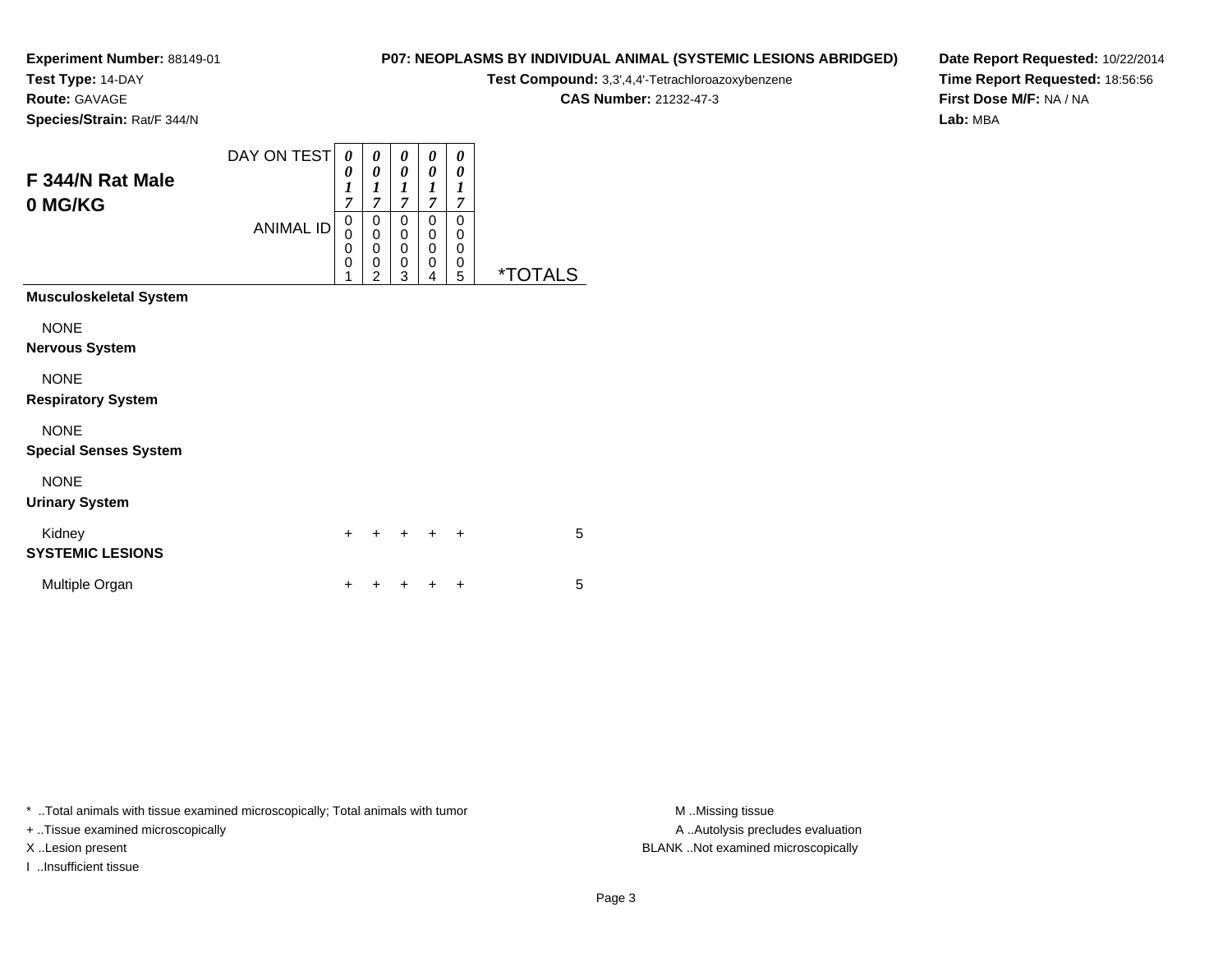**Test Type:** 14-DAY

**Route:** GAVAGE

**Species/Strain:** Rat/F 344/N

# **P07: NEOPLASMS BY INDIVIDUAL ANIMAL (SYSTEMIC LESIONS ABRIDGED)**

**Test Compound:** 3,3',4,4'-Tetrachloroazoxybenzene

**CAS Number:** 21232-47-3

**Date Report Requested:** 10/22/2014**Time Report Requested:** 18:56:56**First Dose M/F:** NA / NA**Lab:** MBA

| F 344/N Rat Male<br>12.5<br><b>MG/KG</b>                                       | DAY ON TEST      | 0<br>0<br>1<br>$\overline{7}$ | 0<br>$\boldsymbol{\theta}$<br>$\boldsymbol{l}$<br>$\overline{7}$ | 0<br>$\boldsymbol{\theta}$<br>$\boldsymbol{l}$<br>$\overline{7}$ | 0<br>$\boldsymbol{\theta}$<br>$\boldsymbol{l}$<br>$\overline{7}$ | 0<br>$\boldsymbol{\theta}$<br>$\boldsymbol{l}$<br>$\overline{7}$ |                       |
|--------------------------------------------------------------------------------|------------------|-------------------------------|------------------------------------------------------------------|------------------------------------------------------------------|------------------------------------------------------------------|------------------------------------------------------------------|-----------------------|
|                                                                                | <b>ANIMAL ID</b> | 0<br>$\Omega$<br>0<br>0<br>6  | 0<br>0<br>0<br>0<br>$\overline{7}$                               | $\mathbf 0$<br>0<br>0<br>0<br>8                                  | $\mathbf 0$<br>0<br>0<br>0<br>9                                  | $\mathbf 0$<br>0<br>0<br>1<br>$\Omega$                           | <i><b>*TOTALS</b></i> |
| <b>Alimentary System</b>                                                       |                  |                               |                                                                  |                                                                  |                                                                  |                                                                  |                       |
| Liver<br><b>Cardiovascular System</b>                                          |                  | $\ddot{}$                     | +                                                                | +                                                                | $\ddot{}$                                                        | $\ddot{}$                                                        | 5                     |
| <b>NONE</b><br><b>Endocrine System</b>                                         |                  |                               |                                                                  |                                                                  |                                                                  |                                                                  |                       |
| <b>NONE</b><br><b>General Body System</b>                                      |                  |                               |                                                                  |                                                                  |                                                                  |                                                                  |                       |
| <b>NONE</b><br><b>Genital System</b>                                           |                  |                               |                                                                  |                                                                  |                                                                  |                                                                  |                       |
| <b>NONE</b><br><b>Hematopoietic System</b>                                     |                  |                               |                                                                  |                                                                  |                                                                  |                                                                  |                       |
| Spleen<br>Thymus                                                               |                  | $\pm$<br>$+$                  | $\ddot{}$<br>$\ddot{}$                                           | $+$ $-$<br>$+$                                                   | $+$<br>$+$                                                       | $\ddot{}$<br>$\ddot{}$                                           | 5<br>5                |
| <b>Integumentary System</b><br><b>NONE</b><br><b>Musculoskeletal System</b>    |                  |                               |                                                                  |                                                                  |                                                                  |                                                                  |                       |
| <b>NONE</b><br><b>Nervous System</b>                                           |                  |                               |                                                                  |                                                                  |                                                                  |                                                                  |                       |
| * Total animals with tissue examined microscopically; Total animals with tumor |                  |                               |                                                                  |                                                                  |                                                                  |                                                                  |                       |

+ ..Tissue examined microscopically

I ..Insufficient tissue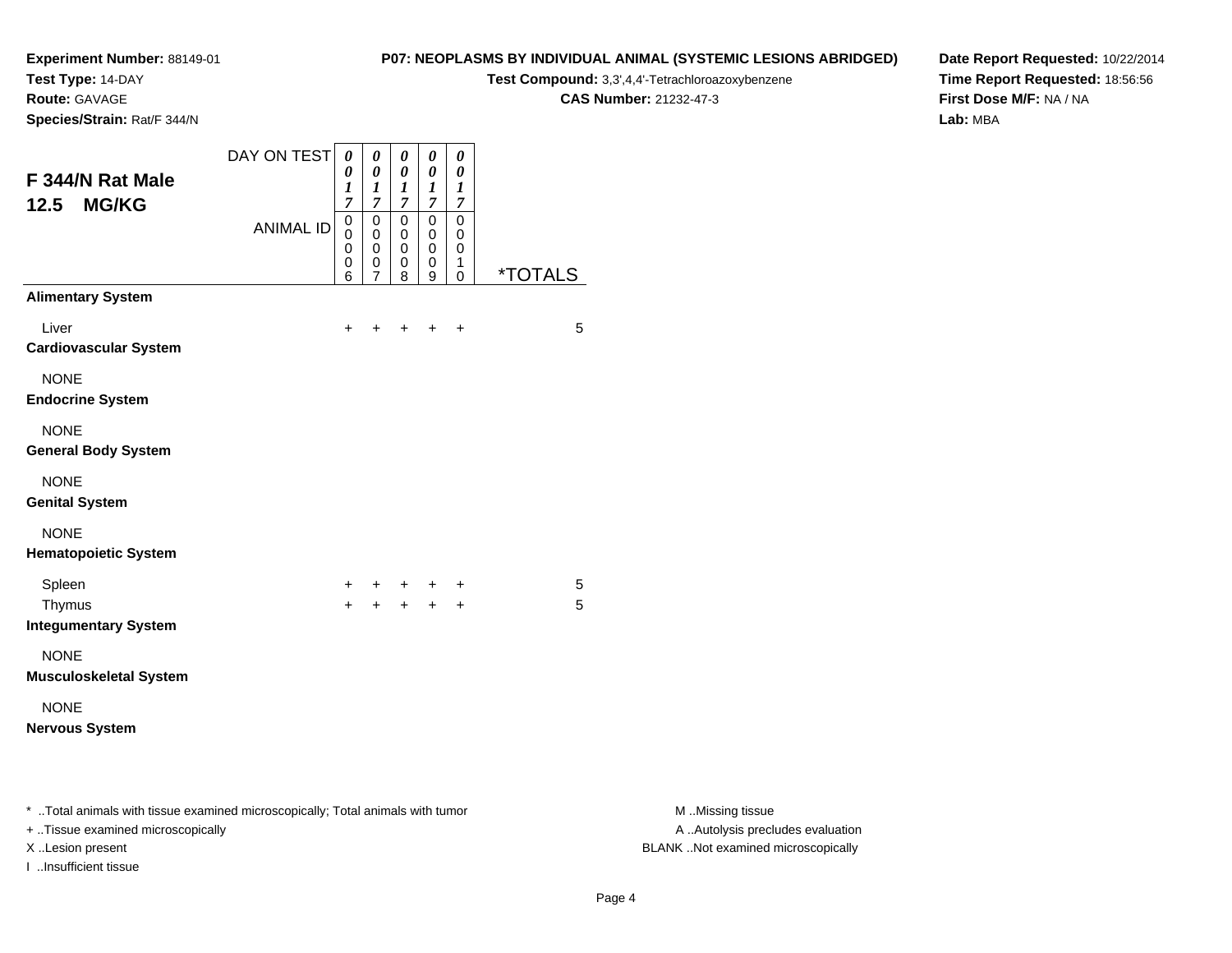**Test Type:** 14-DAY

**Route:** GAVAGE

**P07: NEOPLASMS BY INDIVIDUAL ANIMAL (SYSTEMIC LESIONS ABRIDGED)**

**Test Compound:** 3,3',4,4'-Tetrachloroazoxybenzene

**CAS Number:** 21232-47-3

**Date Report Requested:** 10/22/2014**Time Report Requested:** 18:56:57**First Dose M/F:** NA / NA**Lab:** MBA

**Species/Strain:** Rat/F 344/N

| F 344/N Rat Male<br><b>MG/KG</b><br>12.5    | DAY ON TEST      | 0<br>0<br>1<br>7                | 0<br>$\theta$<br>1<br>$\overline{7}$                | 0<br>0<br>1<br>$\overline{7}$ | 0<br>0<br>$\boldsymbol{l}$<br>7            | 0<br>0<br>1<br>7             |                       |
|---------------------------------------------|------------------|---------------------------------|-----------------------------------------------------|-------------------------------|--------------------------------------------|------------------------------|-----------------------|
|                                             | <b>ANIMAL ID</b> | 0<br>0<br>0<br>$\mathbf 0$<br>6 | 0<br>$\mathbf 0$<br>$\mathbf 0$<br>$\mathbf 0$<br>7 | 0<br>0<br>0<br>0<br>8         | 0<br>0<br>$\mathbf{0}$<br>$\mathbf 0$<br>9 | 0<br>0<br>$\Omega$<br>1<br>0 | <i><b>*TOTALS</b></i> |
| <b>NONE</b>                                 |                  |                                 |                                                     |                               |                                            |                              |                       |
| <b>Respiratory System</b>                   |                  |                                 |                                                     |                               |                                            |                              |                       |
| <b>NONE</b><br><b>Special Senses System</b> |                  |                                 |                                                     |                               |                                            |                              |                       |
| <b>NONE</b><br><b>Urinary System</b>        |                  |                                 |                                                     |                               |                                            |                              |                       |
| Kidney<br><b>SYSTEMIC LESIONS</b>           |                  | $\ddot{}$                       |                                                     | $\ddot{}$                     | ÷                                          | $\ddot{}$                    | 5                     |
| Multiple Organ                              |                  | ٠                               |                                                     |                               | ٠                                          | ÷                            | 5                     |

\* ..Total animals with tissue examined microscopically; Total animals with tumor **M** . Missing tissue M ..Missing tissue

+ ..Tissue examined microscopically

I ..Insufficient tissue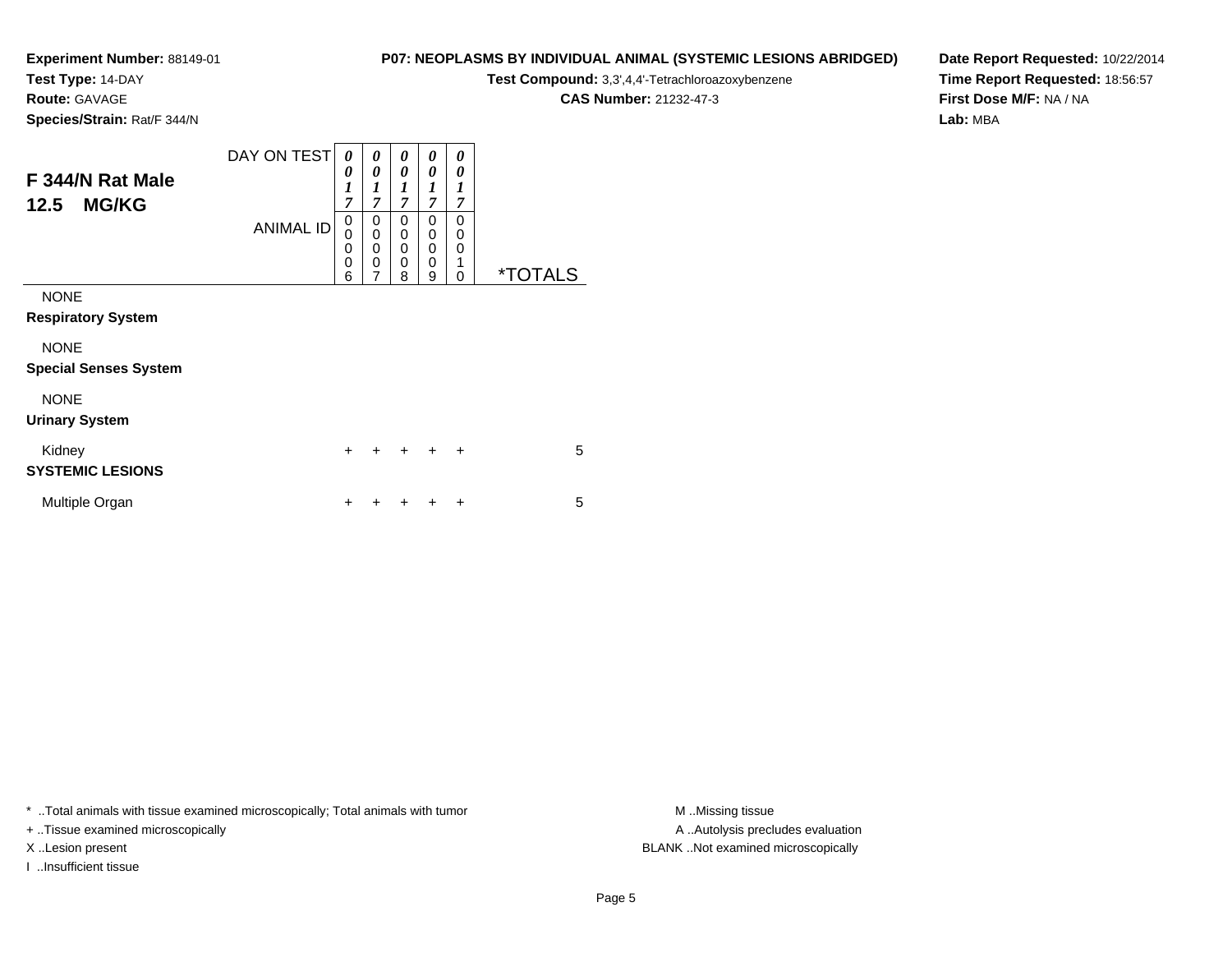**Test Type:** 14-DAY

**Route:** GAVAGE

**Species/Strain:** Rat/F 344/N

# **P07: NEOPLASMS BY INDIVIDUAL ANIMAL (SYSTEMIC LESIONS ABRIDGED)**

**Test Compound:** 3,3',4,4'-Tetrachloroazoxybenzene

**CAS Number:** 21232-47-3

**Date Report Requested:** 10/22/2014**Time Report Requested:** 18:56:57**First Dose M/F:** NA / NA**Lab:** MBA

| F 344/N Rat Male                                                               | DAY ON TEST      | $\boldsymbol{\theta}$<br>0<br>1                 | 0<br>$\pmb{\theta}$<br>$\boldsymbol{l}$                                            | $\pmb{\theta}$<br>$\pmb{\theta}$<br>$\boldsymbol{l}$      | $\pmb{\theta}$<br>$\boldsymbol{\theta}$<br>$\boldsymbol{l}$                       | $\boldsymbol{\theta}$<br>$\boldsymbol{\theta}$<br>$\boldsymbol{l}$ |                       |                  |
|--------------------------------------------------------------------------------|------------------|-------------------------------------------------|------------------------------------------------------------------------------------|-----------------------------------------------------------|-----------------------------------------------------------------------------------|--------------------------------------------------------------------|-----------------------|------------------|
| 32 MG/KG                                                                       | <b>ANIMAL ID</b> | $\overline{7}$<br>$\pmb{0}$<br>0<br>0<br>1<br>1 | $\overline{7}$<br>$\mathbf 0$<br>$\mathbf 0$<br>$\mathbf 0$<br>1<br>$\overline{2}$ | $\overline{7}$<br>$\mathsf 0$<br>0<br>$\pmb{0}$<br>1<br>3 | $\overline{7}$<br>$\mathsf 0$<br>0<br>$\mathbf 0$<br>1<br>$\overline{\mathbf{4}}$ | $\boldsymbol{7}$<br>$\overline{0}$<br>0<br>$\mathbf 0$<br>1<br>5   | <i><b>*TOTALS</b></i> |                  |
| <b>Alimentary System</b>                                                       |                  |                                                 |                                                                                    |                                                           |                                                                                   |                                                                    |                       |                  |
| Liver<br><b>Cardiovascular System</b>                                          |                  | $\ddot{}$                                       | $\ddot{}$                                                                          | $+$ $+$                                                   |                                                                                   | $\ddot{}$                                                          | $\overline{5}$        |                  |
| <b>NONE</b><br><b>Endocrine System</b>                                         |                  |                                                 |                                                                                    |                                                           |                                                                                   |                                                                    |                       |                  |
| <b>NONE</b><br><b>General Body System</b>                                      |                  |                                                 |                                                                                    |                                                           |                                                                                   |                                                                    |                       |                  |
| <b>NONE</b><br><b>Genital System</b>                                           |                  |                                                 |                                                                                    |                                                           |                                                                                   |                                                                    |                       |                  |
| <b>NONE</b><br><b>Hematopoietic System</b>                                     |                  |                                                 |                                                                                    |                                                           |                                                                                   |                                                                    |                       |                  |
| Spleen                                                                         |                  | +                                               | $+$                                                                                | $+$                                                       | $+$                                                                               | $\ddot{}$                                                          | $\sqrt{5}$            |                  |
| Thymus<br><b>Integumentary System</b>                                          |                  | $+$                                             |                                                                                    | $+$                                                       | $+$                                                                               | $+$                                                                | 5                     |                  |
| <b>NONE</b><br><b>Musculoskeletal System</b>                                   |                  |                                                 |                                                                                    |                                                           |                                                                                   |                                                                    |                       |                  |
| <b>NONE</b>                                                                    |                  |                                                 |                                                                                    |                                                           |                                                                                   |                                                                    |                       |                  |
| <b>Nervous System</b>                                                          |                  |                                                 |                                                                                    |                                                           |                                                                                   |                                                                    |                       |                  |
| * Total animals with tissue examined microscopically; Total animals with tumor |                  |                                                 |                                                                                    |                                                           |                                                                                   |                                                                    |                       | M Missing tissue |

+ ..Tissue examined microscopically

I ..Insufficient tissue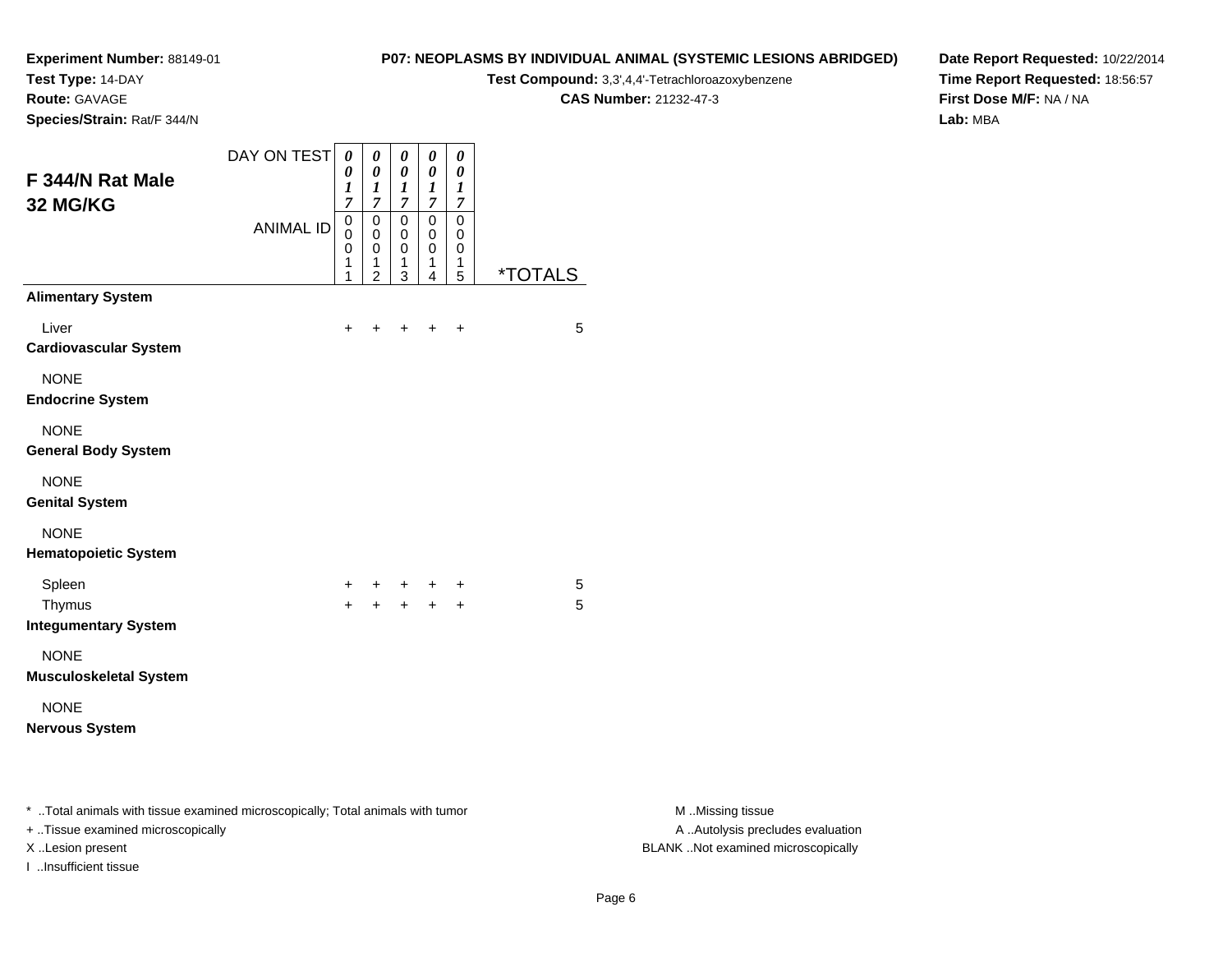**Test Type:** 14-DAY

**Route:** GAVAGE

**Species/Strain:** Rat/F 344/N

# **P07: NEOPLASMS BY INDIVIDUAL ANIMAL (SYSTEMIC LESIONS ABRIDGED)**

**Test Compound:** 3,3',4,4'-Tetrachloroazoxybenzene

**CAS Number:** 21232-47-3

**Date Report Requested:** 10/22/2014**Time Report Requested:** 18:56:57**First Dose M/F:** NA / NA**Lab:** MBA

| F 344/N Rat Male<br>32 MG/KG                | DAY ON TESTI<br><b>ANIMAL ID</b> | 0<br>0<br>$\boldsymbol{l}$<br>$\overline{7}$<br>0<br>$\mathbf 0$<br>0<br>1<br>1 | 0<br>0<br>$\boldsymbol{l}$<br>$\overline{7}$<br>0<br>$\mathbf 0$<br>0<br>1<br>$\overline{2}$ | 0<br>0<br>1<br>7<br>0<br>0<br>0<br>1<br>3 | 0<br>0<br>1<br>$\overline{7}$<br>0<br>$\mathbf 0$<br>$\mathbf 0$<br>1<br>4 | 0<br>0<br>$\boldsymbol{l}$<br>7<br>$\Omega$<br>0<br>$\Omega$<br>1<br>5 | <i><b>*TOTALS</b></i> |
|---------------------------------------------|----------------------------------|---------------------------------------------------------------------------------|----------------------------------------------------------------------------------------------|-------------------------------------------|----------------------------------------------------------------------------|------------------------------------------------------------------------|-----------------------|
| <b>NONE</b><br><b>Respiratory System</b>    |                                  |                                                                                 |                                                                                              |                                           |                                                                            |                                                                        |                       |
| <b>NONE</b><br><b>Special Senses System</b> |                                  |                                                                                 |                                                                                              |                                           |                                                                            |                                                                        |                       |
| <b>NONE</b><br><b>Urinary System</b>        |                                  |                                                                                 |                                                                                              |                                           |                                                                            |                                                                        |                       |
| Kidney<br><b>SYSTEMIC LESIONS</b>           |                                  | $\ddot{}$                                                                       | +                                                                                            | ÷                                         | $\ddot{}$                                                                  | $\ddot{}$                                                              | 5                     |
| Multiple Organ                              |                                  | +                                                                               |                                                                                              |                                           |                                                                            | ÷                                                                      | 5                     |

\* ..Total animals with tissue examined microscopically; Total animals with tumor **M** . Missing tissue M ..Missing tissue

+ ..Tissue examined microscopically

I ..Insufficient tissue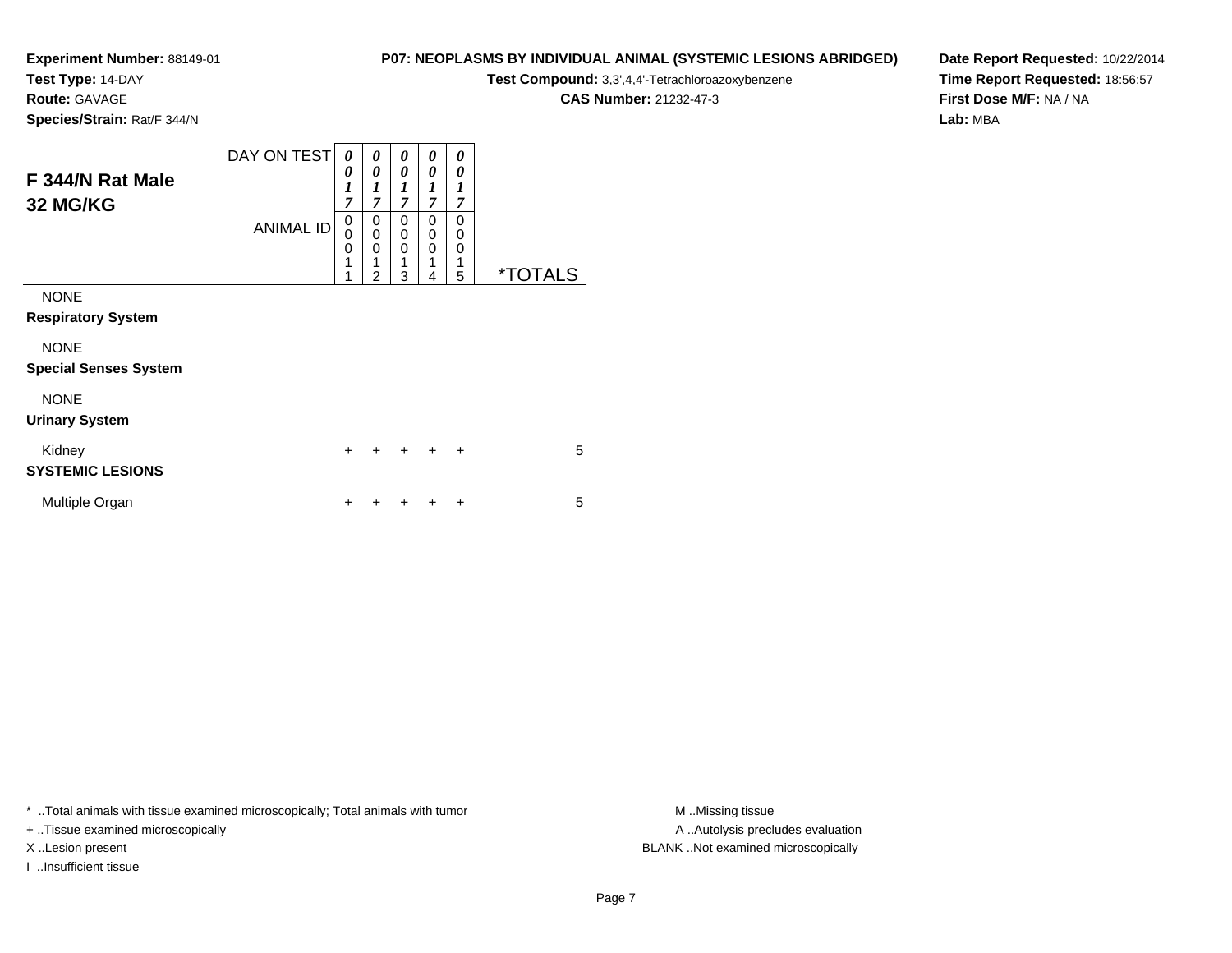**Test Type:** 14-DAY

**Route:** GAVAGE

**Species/Strain:** Rat/F 344/N

# **P07: NEOPLASMS BY INDIVIDUAL ANIMAL (SYSTEMIC LESIONS ABRIDGED)**

**Test Compound:** 3,3',4,4'-Tetrachloroazoxybenzene

**CAS Number:** 21232-47-3

**Date Report Requested:** 10/22/2014**Time Report Requested:** 18:56:57**First Dose M/F:** NA / NA**Lab:** MBA

| F 344/N Rat Male<br>80 MG/KG                                                   | DAY ON TEST      | $\boldsymbol{\theta}$<br>0<br>$\boldsymbol{l}$<br>$\overline{7}$ | $\boldsymbol{\theta}$<br>$\boldsymbol{\theta}$<br>$\boldsymbol{l}$<br>$\overline{7}$ | $\pmb{\theta}$<br>$\pmb{\theta}$<br>$\boldsymbol{l}$<br>$\overline{7}$ | $\pmb{\theta}$<br>$\pmb{\theta}$<br>$\boldsymbol{l}$<br>$\overline{7}$ | $\pmb{\theta}$<br>$\pmb{\theta}$<br>$\boldsymbol{l}$<br>$\boldsymbol{7}$ |                       |                  |
|--------------------------------------------------------------------------------|------------------|------------------------------------------------------------------|--------------------------------------------------------------------------------------|------------------------------------------------------------------------|------------------------------------------------------------------------|--------------------------------------------------------------------------|-----------------------|------------------|
|                                                                                | <b>ANIMAL ID</b> | $\pmb{0}$<br>0<br>$\pmb{0}$<br>1<br>$\,6$                        | $\pmb{0}$<br>$\mathbf 0$<br>$\pmb{0}$<br>1<br>7                                      | $\mathsf 0$<br>0<br>$\mathbf 0$<br>1<br>8                              | $\mathsf 0$<br>0<br>$\mathsf 0$<br>1<br>9                              | $\pmb{0}$<br>0<br>$\mathbf 0$<br>$\overline{c}$<br>$\mathsf 0$           | <i><b>*TOTALS</b></i> |                  |
| <b>Alimentary System</b>                                                       |                  |                                                                  |                                                                                      |                                                                        |                                                                        |                                                                          |                       |                  |
| Liver<br><b>Cardiovascular System</b>                                          |                  | $\ddot{}$                                                        | $\ddot{}$                                                                            | $\ddot{}$                                                              | $+$                                                                    | $\ddot{}$                                                                | $\overline{5}$        |                  |
| <b>NONE</b><br><b>Endocrine System</b>                                         |                  |                                                                  |                                                                                      |                                                                        |                                                                        |                                                                          |                       |                  |
| <b>NONE</b><br><b>General Body System</b>                                      |                  |                                                                  |                                                                                      |                                                                        |                                                                        |                                                                          |                       |                  |
| <b>NONE</b><br><b>Genital System</b>                                           |                  |                                                                  |                                                                                      |                                                                        |                                                                        |                                                                          |                       |                  |
| <b>NONE</b><br><b>Hematopoietic System</b>                                     |                  |                                                                  |                                                                                      |                                                                        |                                                                        |                                                                          |                       |                  |
| Spleen<br>Thymus<br><b>Integumentary System</b>                                |                  | $\ddot{}$<br>$\ddot{}$                                           | $+$                                                                                  | $+$                                                                    | $+$ $+$<br>$\ddot{+}$                                                  | $\ddot{}$<br>$+$                                                         | $\sqrt{5}$<br>5       |                  |
| <b>NONE</b><br><b>Musculoskeletal System</b>                                   |                  |                                                                  |                                                                                      |                                                                        |                                                                        |                                                                          |                       |                  |
| <b>NONE</b><br><b>Nervous System</b>                                           |                  |                                                                  |                                                                                      |                                                                        |                                                                        |                                                                          |                       |                  |
| * Total animals with tissue examined microscopically; Total animals with tumor |                  |                                                                  |                                                                                      |                                                                        |                                                                        |                                                                          |                       | M Missing tissue |

+ ..Tissue examined microscopically

I ..Insufficient tissue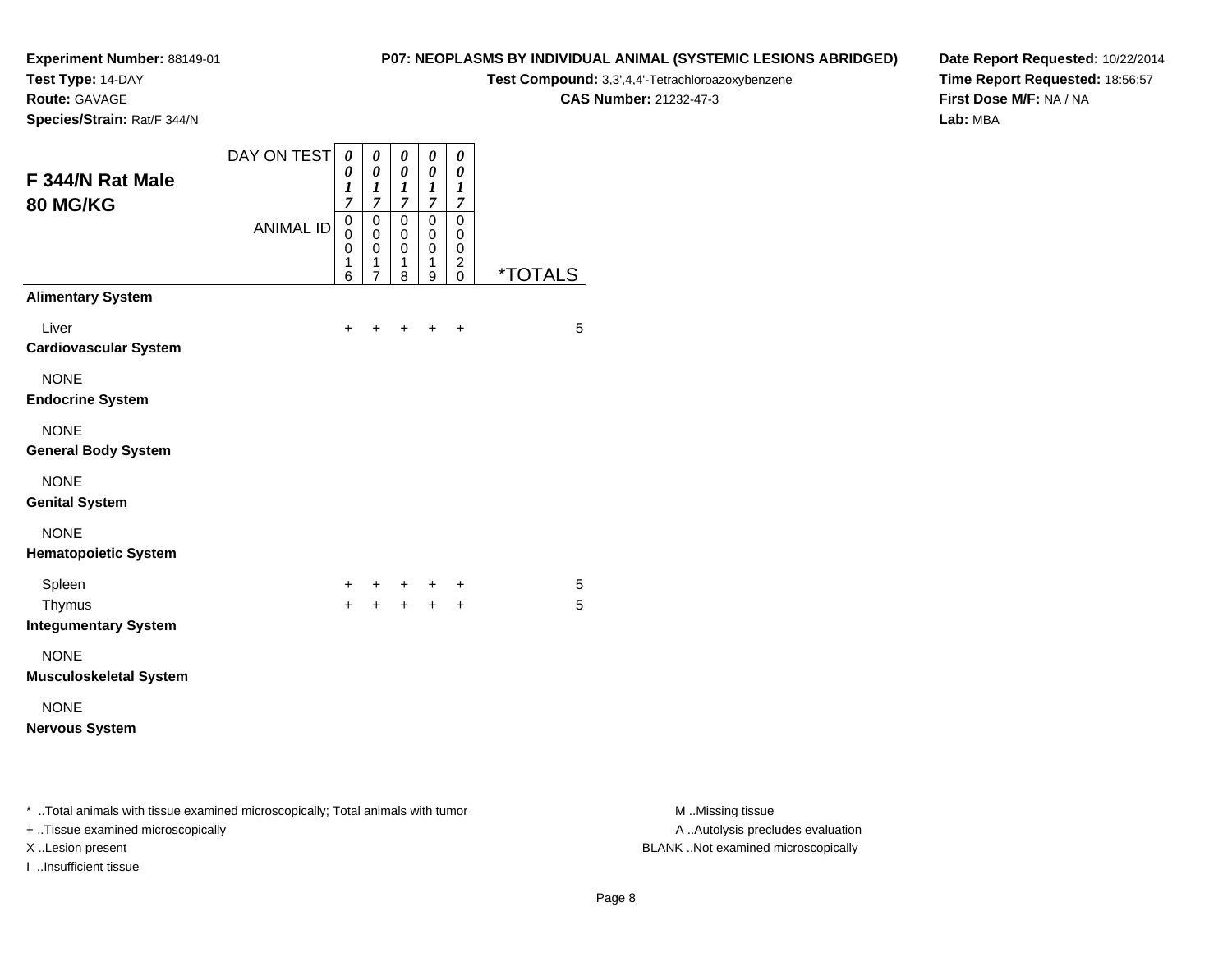**Test Type:** 14-DAY

**Route:** GAVAGE

**Species/Strain:** Rat/F 344/N

# **P07: NEOPLASMS BY INDIVIDUAL ANIMAL (SYSTEMIC LESIONS ABRIDGED)**

**Test Compound:** 3,3',4,4'-Tetrachloroazoxybenzene

**CAS Number:** 21232-47-3

**Date Report Requested:** 10/22/2014**Time Report Requested:** 18:56:57**First Dose M/F:** NA / NA**Lab:** MBA

| F 344/N Rat Male<br><b>80 MG/KG</b>         | DAY ON TEST<br><b>ANIMAL ID</b> | 0<br>0<br>$\boldsymbol{l}$<br>7<br>$\mathbf 0$<br>$\mathbf 0$<br>0<br>1<br>6 | 0<br>$\theta$<br>1<br>$\overline{7}$<br>0<br>$\mathbf 0$<br>0<br>1<br>7 | 0<br>0<br>$\boldsymbol{l}$<br>$\overline{7}$<br>0<br>0<br>0<br>1<br>8 | 0<br>0<br>1<br>$\overline{7}$<br>0<br>0<br>$\mathbf 0$<br>1<br>9 | 0<br>0<br>1<br>7<br>0<br>$\mathbf 0$<br>0<br>$\overline{c}$<br>$\Omega$ | <i><b>*TOTALS</b></i> |
|---------------------------------------------|---------------------------------|------------------------------------------------------------------------------|-------------------------------------------------------------------------|-----------------------------------------------------------------------|------------------------------------------------------------------|-------------------------------------------------------------------------|-----------------------|
| <b>NONE</b><br><b>Respiratory System</b>    |                                 |                                                                              |                                                                         |                                                                       |                                                                  |                                                                         |                       |
| <b>NONE</b><br><b>Special Senses System</b> |                                 |                                                                              |                                                                         |                                                                       |                                                                  |                                                                         |                       |
| <b>NONE</b><br><b>Urinary System</b>        |                                 |                                                                              |                                                                         |                                                                       |                                                                  |                                                                         |                       |
| Kidney<br><b>SYSTEMIC LESIONS</b>           |                                 | $\ddot{}$                                                                    |                                                                         | $\div$                                                                | $\div$                                                           | $\ddot{}$                                                               | 5                     |
| Multiple Organ                              |                                 | ٠                                                                            |                                                                         |                                                                       | ٠                                                                | ٠                                                                       | 5                     |

\* ..Total animals with tissue examined microscopically; Total animals with tumor **M** . Missing tissue M ..Missing tissue

+ ..Tissue examined microscopically

I ..Insufficient tissue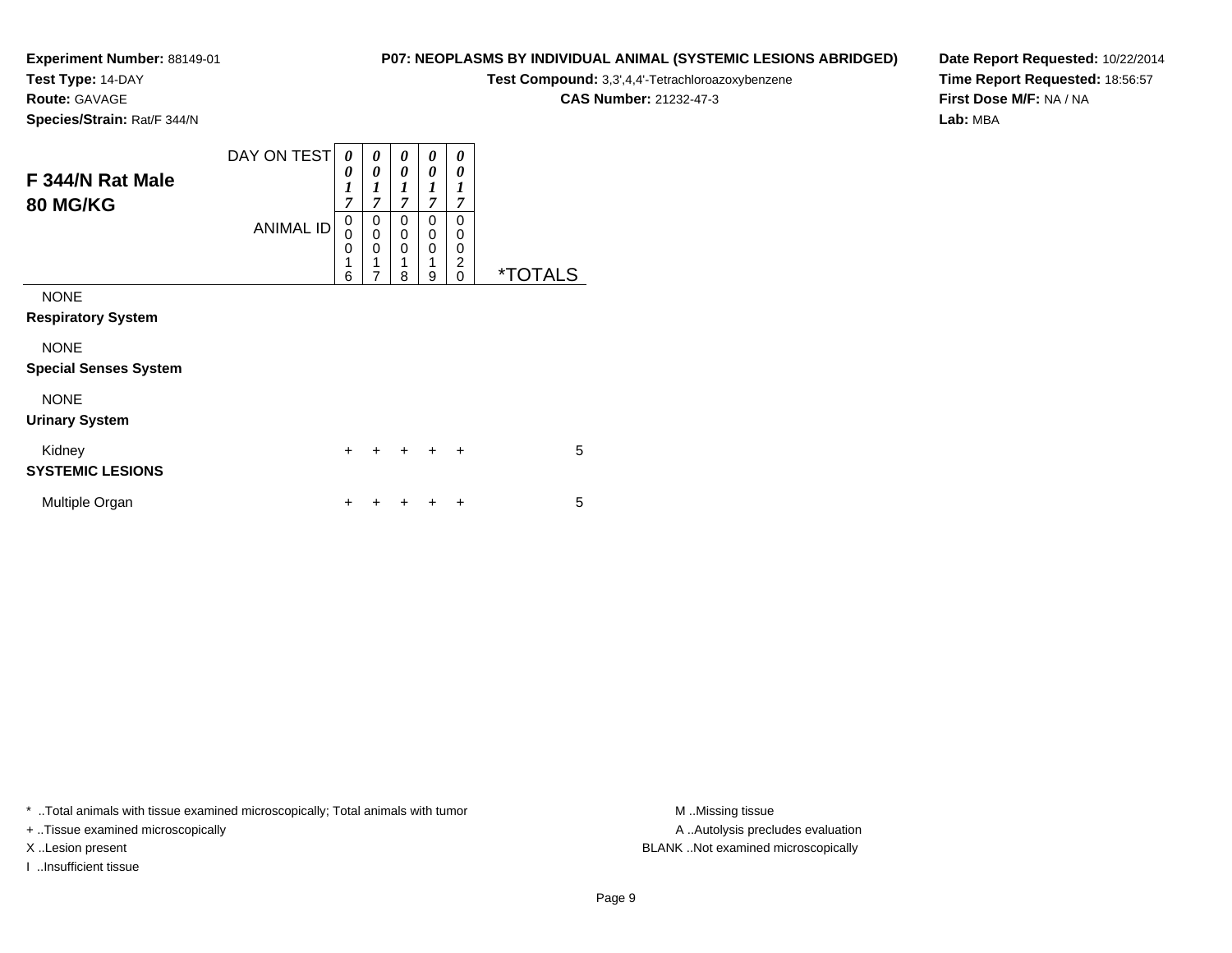**Test Type:** 14-DAY

**Route:** GAVAGE

**Species/Strain:** Rat/F 344/N

# **P07: NEOPLASMS BY INDIVIDUAL ANIMAL (SYSTEMIC LESIONS ABRIDGED)**

**Test Compound:** 3,3',4,4'-Tetrachloroazoxybenzene

**CAS Number:** 21232-47-3

**Date Report Requested:** 10/22/2014**Time Report Requested:** 18:56:57**First Dose M/F:** NA / NA**Lab:** MBA

| F 344/N Rat Male<br><b>MG/KG</b><br>200                                                                             | DAY ON TEST      | 0<br>0<br>1<br>7                   | 0<br>$\pmb{\theta}$<br>$\boldsymbol{l}$<br>7    | 0<br>0<br>$\boldsymbol{l}$<br>7                | 0<br>0<br>1<br>7                   | 0<br>$\boldsymbol{\theta}$<br>1<br>$\overline{7}$      |                       |
|---------------------------------------------------------------------------------------------------------------------|------------------|------------------------------------|-------------------------------------------------|------------------------------------------------|------------------------------------|--------------------------------------------------------|-----------------------|
|                                                                                                                     | <b>ANIMAL ID</b> | 0<br>0<br>0<br>$\overline{c}$<br>1 | 0<br>0<br>0<br>$\overline{c}$<br>$\overline{2}$ | $\mathbf 0$<br>0<br>0<br>$\boldsymbol{2}$<br>3 | 0<br>0<br>0<br>$\overline{c}$<br>4 | 0<br>$\mathbf 0$<br>$\mathbf 0$<br>$\overline{c}$<br>5 | <i><b>*TOTALS</b></i> |
| <b>Alimentary System</b>                                                                                            |                  |                                    |                                                 |                                                |                                    |                                                        |                       |
| Liver<br><b>Cardiovascular System</b>                                                                               |                  | +                                  |                                                 |                                                |                                    | +                                                      | 5                     |
| <b>NONE</b><br><b>Endocrine System</b>                                                                              |                  |                                    |                                                 |                                                |                                    |                                                        |                       |
| <b>NONE</b><br><b>General Body System</b>                                                                           |                  |                                    |                                                 |                                                |                                    |                                                        |                       |
| <b>NONE</b><br><b>Genital System</b>                                                                                |                  |                                    |                                                 |                                                |                                    |                                                        |                       |
| <b>NONE</b><br><b>Hematopoietic System</b>                                                                          |                  |                                    |                                                 |                                                |                                    |                                                        |                       |
| Spleen                                                                                                              |                  | +                                  | +                                               | +                                              |                                    | $\ddot{}$                                              | 5                     |
| Thymus<br><b>Integumentary System</b>                                                                               |                  | $+$                                | $+$                                             | $+$                                            | $+$                                | $\ddot{}$                                              | 5                     |
| <b>NONE</b><br><b>Musculoskeletal System</b>                                                                        |                  |                                    |                                                 |                                                |                                    |                                                        |                       |
| <b>NONE</b><br><b>Nervous System</b>                                                                                |                  |                                    |                                                 |                                                |                                    |                                                        |                       |
| * Total animals with tissue examined microscopically; Total animals with tumor<br>+ Tissue examined microscopically |                  |                                    |                                                 |                                                |                                    |                                                        |                       |

I ..Insufficient tissue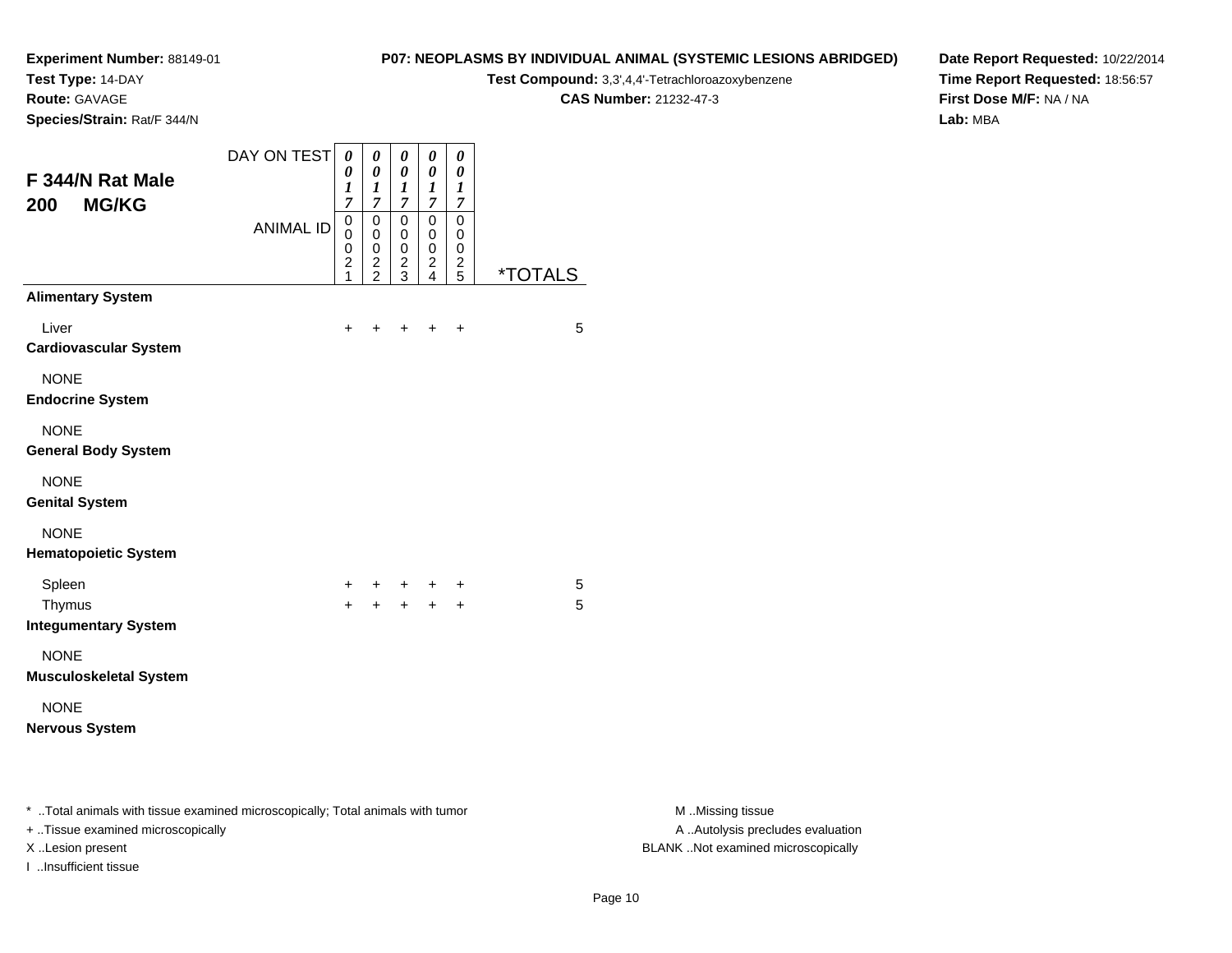**Test Type:** 14-DAY

**Route:** GAVAGE

**Species/Strain:** Rat/F 344/N

# **P07: NEOPLASMS BY INDIVIDUAL ANIMAL (SYSTEMIC LESIONS ABRIDGED)**

**Test Compound:** 3,3',4,4'-Tetrachloroazoxybenzene

**CAS Number:** 21232-47-3

**Date Report Requested:** 10/22/2014**Time Report Requested:** 18:56:57**First Dose M/F:** NA / NA**Lab:** MBA

| F 344/N Rat Male<br><b>MG/KG</b><br>200     | DAY ON TEST<br><b>ANIMAL ID</b> | 0<br>0<br>$\boldsymbol{l}$<br>$\overline{7}$<br>0<br>0<br>$\frac{0}{2}$<br>1 | 0<br>0<br>$\boldsymbol{l}$<br>$\overline{7}$<br>0<br>$\mathbf 0$<br>$\mathbf 0$<br>$\overline{c}$<br>$\overline{2}$ | 0<br>0<br>$\boldsymbol{l}$<br>$\overline{7}$<br>0<br>0<br>0<br>$\overline{c}$<br>3 | 0<br>0<br>1<br>$\overline{7}$<br>0<br>0<br>$\mathbf 0$<br>$\overline{2}$<br>4 | 0<br>0<br>1<br>$\overline{7}$<br>$\Omega$<br>0<br>0<br>$\overline{c}$<br>5 | <i><b>*TOTALS</b></i> |
|---------------------------------------------|---------------------------------|------------------------------------------------------------------------------|---------------------------------------------------------------------------------------------------------------------|------------------------------------------------------------------------------------|-------------------------------------------------------------------------------|----------------------------------------------------------------------------|-----------------------|
| <b>NONE</b><br><b>Respiratory System</b>    |                                 |                                                                              |                                                                                                                     |                                                                                    |                                                                               |                                                                            |                       |
| <b>NONE</b><br><b>Special Senses System</b> |                                 |                                                                              |                                                                                                                     |                                                                                    |                                                                               |                                                                            |                       |
| <b>NONE</b><br><b>Urinary System</b>        |                                 |                                                                              |                                                                                                                     |                                                                                    |                                                                               |                                                                            |                       |
| Kidney<br><b>SYSTEMIC LESIONS</b>           |                                 | $\ddot{}$                                                                    | $\ddot{}$                                                                                                           | $\pm$                                                                              | $\ddot{}$                                                                     | $\ddot{}$                                                                  | 5                     |
| Multiple Organ                              |                                 | ┿                                                                            |                                                                                                                     |                                                                                    |                                                                               | ٠                                                                          | 5                     |

\* ..Total animals with tissue examined microscopically; Total animals with tumor **M** . Missing tissue M ..Missing tissue

+ ..Tissue examined microscopically

I ..Insufficient tissue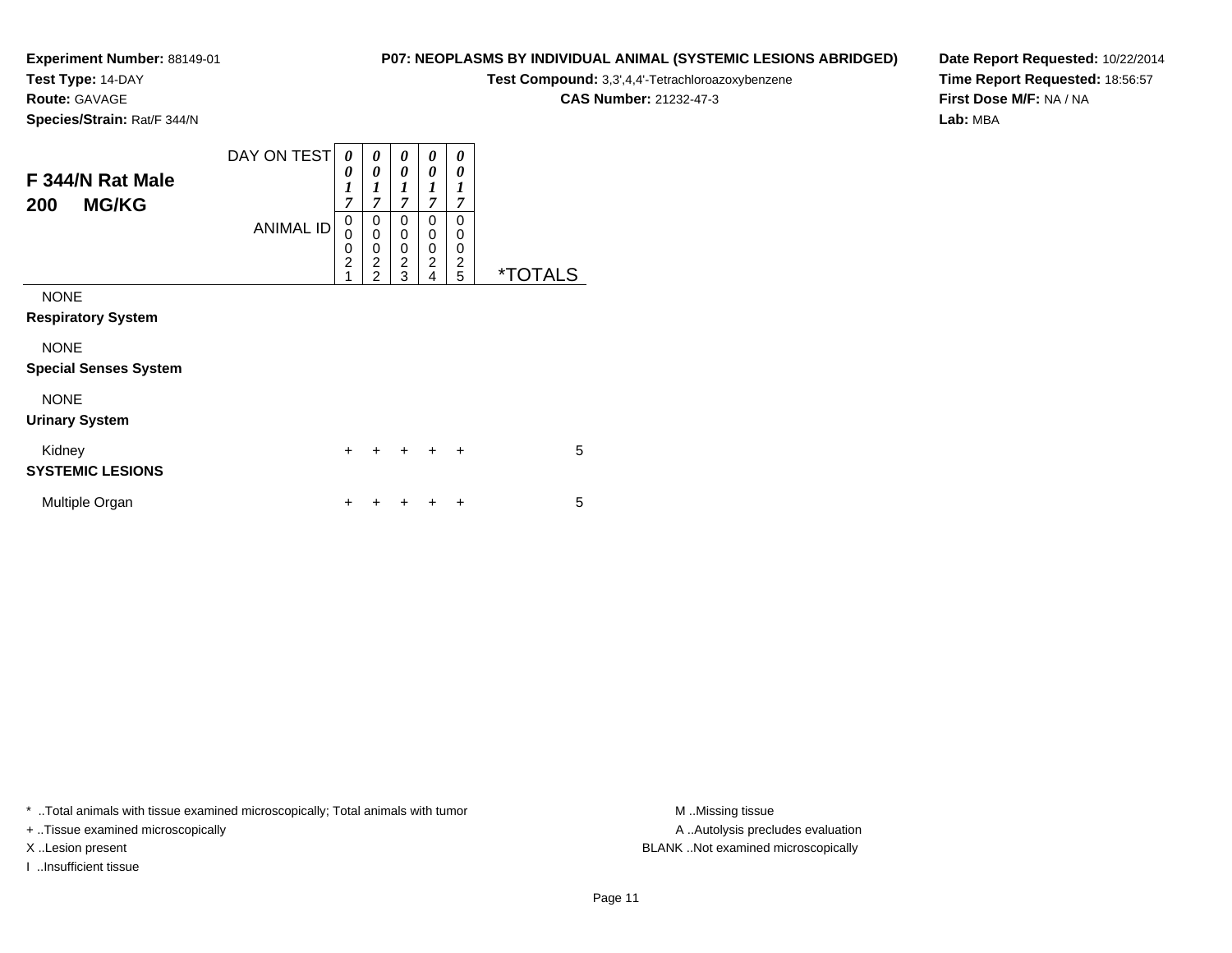**Test Type:** 14-DAY

**Route:** GAVAGE

**Species/Strain:** Rat/F 344/N

#### **P07: NEOPLASMS BY INDIVIDUAL ANIMAL (SYSTEMIC LESIONS ABRIDGED)**

**Test Compound:** 3,3',4,4'-Tetrachloroazoxybenzene

**CAS Number:** 21232-47-3

**Date Report Requested:** 10/22/2014**Time Report Requested:** 18:56:57**First Dose M/F:** NA / NA**Lab:** MBA

| F 344/N Rat Male<br><b>MG/KG</b><br>500            | DAY ON TEST      | 0<br>0<br>1<br>$\overline{7}$                         | 0<br>0<br>1<br>$\overline{7}$                                      | 0<br>0<br>1<br>$\overline{7}$                         | 0<br>$\boldsymbol{\theta}$<br>1<br>7         | 0<br>0<br>1<br>$\overline{7}$                        |                       |
|----------------------------------------------------|------------------|-------------------------------------------------------|--------------------------------------------------------------------|-------------------------------------------------------|----------------------------------------------|------------------------------------------------------|-----------------------|
|                                                    | <b>ANIMAL ID</b> | 0<br>$\mathbf 0$<br>0<br>$\overline{\mathbf{c}}$<br>6 | $\mathbf 0$<br>0<br>0<br>$\overline{\mathbf{c}}$<br>$\overline{7}$ | 0<br>0<br>$\mathsf 0$<br>$\overline{\mathbf{c}}$<br>8 | 0<br>0<br>$\mathbf 0$<br>$\overline{c}$<br>9 | $\mathbf 0$<br>0<br>$\mathbf 0$<br>3<br>$\mathbf{0}$ | <i><b>*TOTALS</b></i> |
| <b>Alimentary System</b>                           |                  |                                                       |                                                                    |                                                       |                                              |                                                      |                       |
| Liver                                              |                  | $\ddot{}$                                             | ÷                                                                  | ÷                                                     | ٠                                            | $\ddot{}$                                            | 5                     |
| Stomach, Forestomach                               |                  | $+$                                                   | $\pm$                                                              | $\ddot{}$                                             | $\pm$                                        | ÷                                                    | 5                     |
| Stomach, Glandular<br><b>Cardiovascular System</b> |                  | $\ddot{}$                                             | $\ddot{}$                                                          | $\ddot{}$                                             | $\ddot{}$                                    | $\ddot{}$                                            | 5                     |
| <b>NONE</b><br><b>Endocrine System</b>             |                  |                                                       |                                                                    |                                                       |                                              |                                                      |                       |
| <b>NONE</b><br><b>General Body System</b>          |                  |                                                       |                                                                    |                                                       |                                              |                                                      |                       |
| <b>NONE</b><br><b>Genital System</b>               |                  |                                                       |                                                                    |                                                       |                                              |                                                      |                       |
| <b>NONE</b><br><b>Hematopoietic System</b>         |                  |                                                       |                                                                    |                                                       |                                              |                                                      |                       |
| Lymph Node, Mesenteric                             |                  | ÷.                                                    | ÷                                                                  | ÷                                                     | ÷                                            | ÷                                                    | 5                     |
| Spleen                                             |                  | $\pm$                                                 | $\pm$                                                              | $\ddot{}$                                             | $+$                                          | $\ddot{}$                                            | 5                     |
| Thymus<br><b>Integumentary System</b>              |                  | $\div$                                                | $\ddot{}$                                                          | $\ddot{}$                                             | $\ddot{}$                                    | +                                                    | 5                     |
|                                                    |                  |                                                       |                                                                    |                                                       |                                              |                                                      |                       |

NONE

\* ..Total animals with tissue examined microscopically; Total animals with tumor **M** . Missing tissue M ..Missing tissue

+ ..Tissue examined microscopically

I ..Insufficient tissue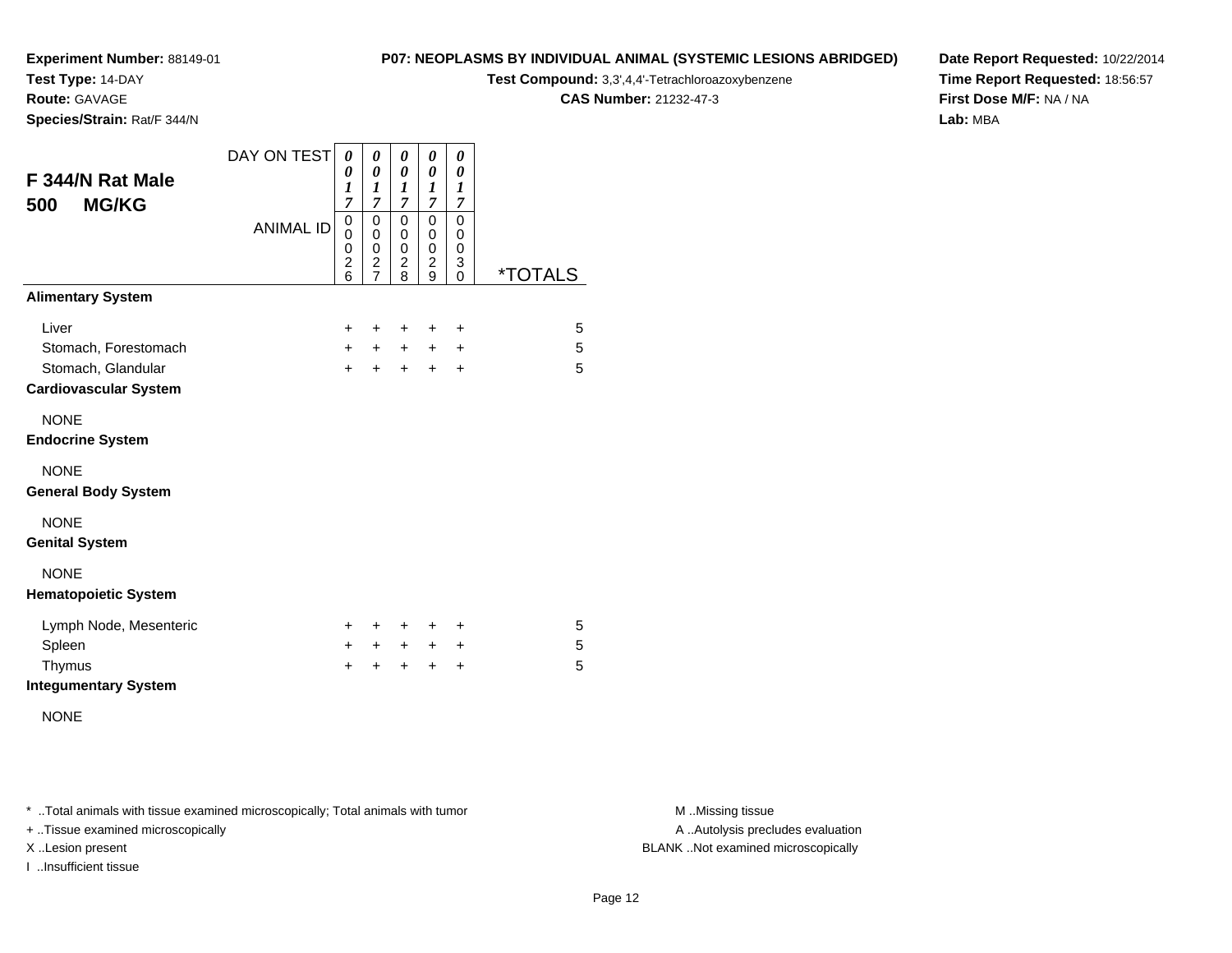**Test Type:** 14-DAY

**Route:** GAVAGE

**P07: NEOPLASMS BY INDIVIDUAL ANIMAL (SYSTEMIC LESIONS ABRIDGED)**

**Test Compound:** 3,3',4,4'-Tetrachloroazoxybenzene

**CAS Number:** 21232-47-3

**Date Report Requested:** 10/22/2014**Time Report Requested:** 18:56:57**First Dose M/F:** NA / NA**Lab:** MBA

**Species/Strain:** Rat/F 344/N

| F 344/N Rat Male<br>500<br><b>MG/KG</b>     | DAY ON TEST<br><b>ANIMAL ID</b> | 0<br>$\boldsymbol{\theta}$<br>$\boldsymbol{l}$<br>7<br>$\boldsymbol{0}$<br>0<br>0<br>$\frac{2}{6}$ | 0<br>$\boldsymbol{\theta}$<br>$\boldsymbol{l}$<br>7<br>0<br>$\pmb{0}$<br>$\mathbf 0$<br>$\frac{2}{7}$ | $\boldsymbol{\theta}$<br>$\boldsymbol{\theta}$<br>$\boldsymbol{l}$<br>$\overline{7}$<br>$\pmb{0}$<br>$\pmb{0}$<br>$\mathbf 0$<br>$\boldsymbol{2}$<br>8 | 0<br>$\boldsymbol{\theta}$<br>1<br>7<br>$\pmb{0}$<br>$\pmb{0}$<br>$\pmb{0}$<br>$\boldsymbol{2}$<br>9 | 0<br>$\boldsymbol{\theta}$<br>1<br>7<br>$\mathbf 0$<br>0<br>0<br>3<br>$\mathbf 0$ | <i><b>*TOTALS</b></i>       |
|---------------------------------------------|---------------------------------|----------------------------------------------------------------------------------------------------|-------------------------------------------------------------------------------------------------------|--------------------------------------------------------------------------------------------------------------------------------------------------------|------------------------------------------------------------------------------------------------------|-----------------------------------------------------------------------------------|-----------------------------|
| <b>Musculoskeletal System</b>               |                                 |                                                                                                    |                                                                                                       |                                                                                                                                                        |                                                                                                      |                                                                                   |                             |
| <b>NONE</b><br><b>Nervous System</b>        |                                 |                                                                                                    |                                                                                                       |                                                                                                                                                        |                                                                                                      |                                                                                   |                             |
| <b>NONE</b><br><b>Respiratory System</b>    |                                 |                                                                                                    |                                                                                                       |                                                                                                                                                        |                                                                                                      |                                                                                   |                             |
| <b>NONE</b><br><b>Special Senses System</b> |                                 |                                                                                                    |                                                                                                       |                                                                                                                                                        |                                                                                                      |                                                                                   |                             |
| <b>NONE</b><br><b>Urinary System</b>        |                                 |                                                                                                    |                                                                                                       |                                                                                                                                                        |                                                                                                      |                                                                                   |                             |
| Kidney<br><b>SYSTEMIC LESIONS</b>           |                                 | +                                                                                                  |                                                                                                       | $\ddot{}$                                                                                                                                              | $+$                                                                                                  | $\ddot{}$                                                                         | 5                           |
| Multiple Organ                              |                                 | +                                                                                                  |                                                                                                       |                                                                                                                                                        |                                                                                                      | +                                                                                 | 5<br>***END OF MALE DATA*** |

\* ..Total animals with tissue examined microscopically; Total animals with tumor **M** . Missing tissue M ..Missing tissue

+ ..Tissue examined microscopically

I ..Insufficient tissue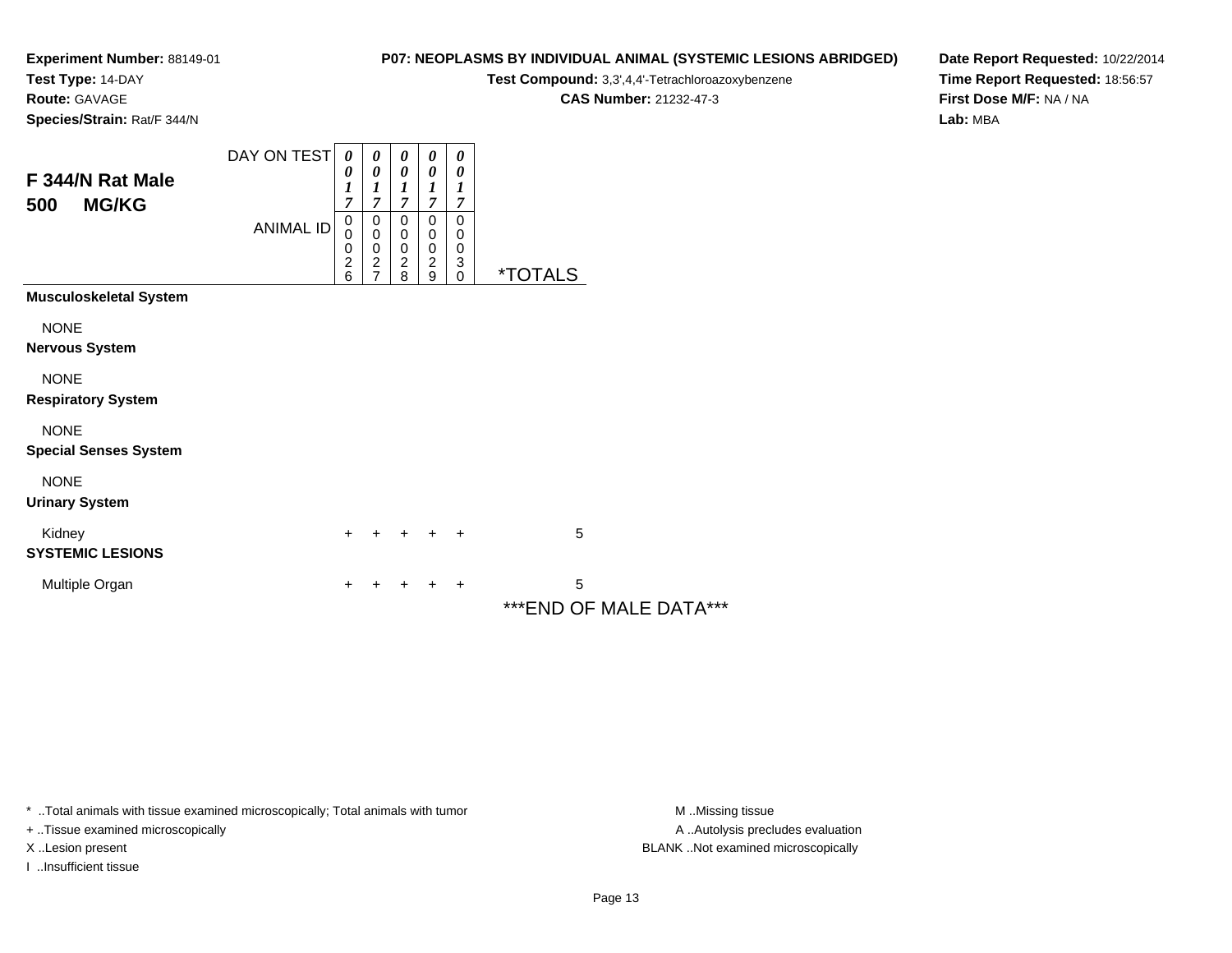**Test Type:** 14-DAY

**Route:** GAVAGE

**Species/Strain:** Rat/F 344/N

#### **P07: NEOPLASMS BY INDIVIDUAL ANIMAL (SYSTEMIC LESIONS ABRIDGED)**

**Test Compound:** 3,3',4,4'-Tetrachloroazoxybenzene

**CAS Number:** 21232-47-3

**Date Report Requested:** 10/22/2014**Time Report Requested:** 18:56:57**First Dose M/F:** NA / NA**Lab:** MBA

| <b>F 344/N Rat Female</b><br>0 MG/KG               | DAY ON TEST      | 0<br>0<br>1<br>7                 | 0<br>0<br>1<br>7                             | 0<br>0<br>1<br>$\overline{\mathcal{I}}$ | 0<br>0<br>1<br>$\overline{7}$ | 0<br>0<br>$\boldsymbol{l}$<br>$\overline{7}$ |         |
|----------------------------------------------------|------------------|----------------------------------|----------------------------------------------|-----------------------------------------|-------------------------------|----------------------------------------------|---------|
|                                                    | <b>ANIMAL ID</b> | 0<br>$\mathbf{0}$<br>0<br>3<br>1 | 0<br>$\mathbf 0$<br>0<br>3<br>$\mathfrak{p}$ | 0<br>$\mathbf 0$<br>0<br>3<br>3         | 0<br>0<br>0<br>3<br>4         | $\mathbf 0$<br>$\Omega$<br>0<br>3<br>5       | *TOTALS |
| <b>Alimentary System</b>                           |                  |                                  |                                              |                                         |                               |                                              |         |
| Liver                                              |                  | $\ddot{}$                        | ٠                                            | ÷                                       | ÷                             | $\ddot{}$                                    | 5       |
| Stomach, Forestomach                               |                  | $+$                              | $\pm$                                        | $+$                                     | $\pm$                         | $\pm$                                        | 5       |
| Stomach, Glandular<br><b>Cardiovascular System</b> |                  | $\ddot{}$                        | $\ddot{}$                                    | $+$                                     | $\ddot{}$                     | $\ddot{}$                                    | 5       |
| <b>NONE</b><br><b>Endocrine System</b>             |                  |                                  |                                              |                                         |                               |                                              |         |
| <b>NONE</b><br><b>General Body System</b>          |                  |                                  |                                              |                                         |                               |                                              |         |
| <b>NONE</b><br><b>Genital System</b>               |                  |                                  |                                              |                                         |                               |                                              |         |
| <b>NONE</b><br><b>Hematopoietic System</b>         |                  |                                  |                                              |                                         |                               |                                              |         |
| Lymph Node, Mesenteric                             |                  | $\pm$                            | ٠                                            | ÷                                       | ÷                             | $\pm$                                        | 5       |
| Spleen                                             |                  | +                                | $+$ $-$                                      | $+$ $-$                                 | $+$                           | $\ddot{}$                                    | 5       |
| Thymus                                             |                  | +                                |                                              | $\ddot{}$                               | $\ddot{}$                     | $\ddot{}$                                    | 5       |
| <b>Integumentary System</b>                        |                  |                                  |                                              |                                         |                               |                                              |         |

NONE

\* ..Total animals with tissue examined microscopically; Total animals with tumor **M** . Missing tissue M ..Missing tissue

+ ..Tissue examined microscopically

I ..Insufficient tissue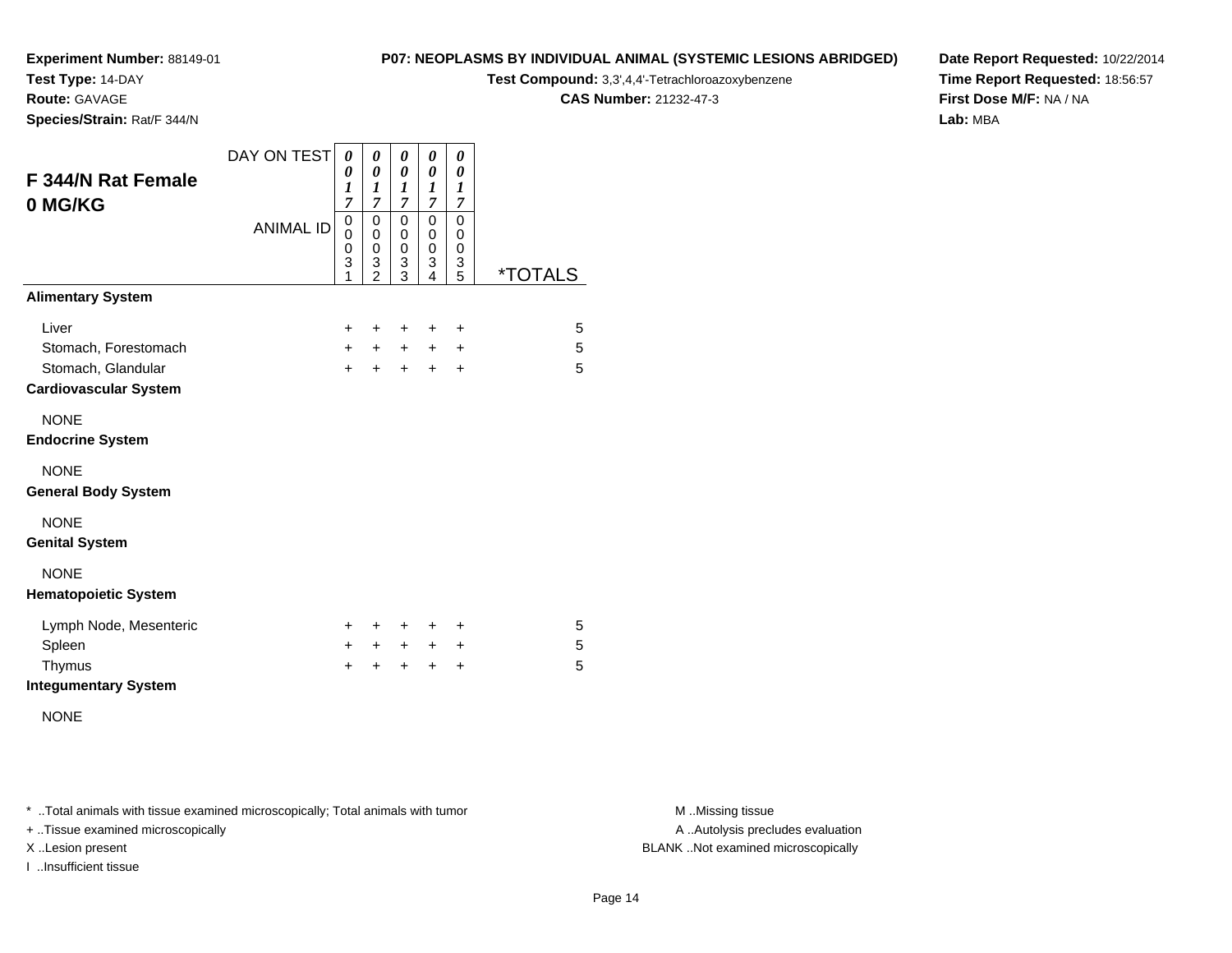**Test Type:** 14-DAY

**Route:** GAVAGE

**Species/Strain:** Rat/F 344/N

# **P07: NEOPLASMS BY INDIVIDUAL ANIMAL (SYSTEMIC LESIONS ABRIDGED)**

**Test Compound:** 3,3',4,4'-Tetrachloroazoxybenzene

**CAS Number:** 21232-47-3

**Date Report Requested:** 10/22/2014**Time Report Requested:** 18:56:57**First Dose M/F:** NA / NA**Lab:** MBA

| F 344/N Rat Female<br>0 MG/KG     | DAY ON TEST<br><b>ANIMAL ID</b> | 0<br>0<br>1<br>$\overline{7}$<br>0<br>$\overline{0}$<br>0<br>3<br>1 | 0<br>0<br>$\boldsymbol{l}$<br>7<br>0<br>$\mathbf 0$<br>$\mathbf 0$<br>3<br>$\overline{2}$ | 0<br>0<br>$\boldsymbol{l}$<br>7<br>0<br>$\boldsymbol{0}$<br>$\pmb{0}$<br>$\ensuremath{\mathsf{3}}$<br>3 | 0<br>0<br>1<br>7<br>0<br>0<br>0<br>3<br>4 | 0<br>0<br>$\boldsymbol{l}$<br>7<br>0<br>0<br>0<br>$\frac{3}{5}$ | <i><b>*TOTALS</b></i> |
|-----------------------------------|---------------------------------|---------------------------------------------------------------------|-------------------------------------------------------------------------------------------|---------------------------------------------------------------------------------------------------------|-------------------------------------------|-----------------------------------------------------------------|-----------------------|
| <b>Musculoskeletal System</b>     |                                 |                                                                     |                                                                                           |                                                                                                         |                                           |                                                                 |                       |
| <b>NONE</b>                       |                                 |                                                                     |                                                                                           |                                                                                                         |                                           |                                                                 |                       |
| <b>Nervous System</b>             |                                 |                                                                     |                                                                                           |                                                                                                         |                                           |                                                                 |                       |
| <b>NONE</b>                       |                                 |                                                                     |                                                                                           |                                                                                                         |                                           |                                                                 |                       |
| <b>Respiratory System</b>         |                                 |                                                                     |                                                                                           |                                                                                                         |                                           |                                                                 |                       |
| <b>NONE</b>                       |                                 |                                                                     |                                                                                           |                                                                                                         |                                           |                                                                 |                       |
| <b>Special Senses System</b>      |                                 |                                                                     |                                                                                           |                                                                                                         |                                           |                                                                 |                       |
| <b>NONE</b>                       |                                 |                                                                     |                                                                                           |                                                                                                         |                                           |                                                                 |                       |
| <b>Urinary System</b>             |                                 |                                                                     |                                                                                           |                                                                                                         |                                           |                                                                 |                       |
| Kidney<br><b>SYSTEMIC LESIONS</b> |                                 | ÷                                                                   |                                                                                           |                                                                                                         |                                           | $\div$                                                          | 5                     |
| Multiple Organ                    |                                 | +                                                                   |                                                                                           |                                                                                                         |                                           | ٠                                                               | 5                     |

\* ..Total animals with tissue examined microscopically; Total animals with tumor **M** . Missing tissue M ..Missing tissue

+ ..Tissue examined microscopically

I ..Insufficient tissue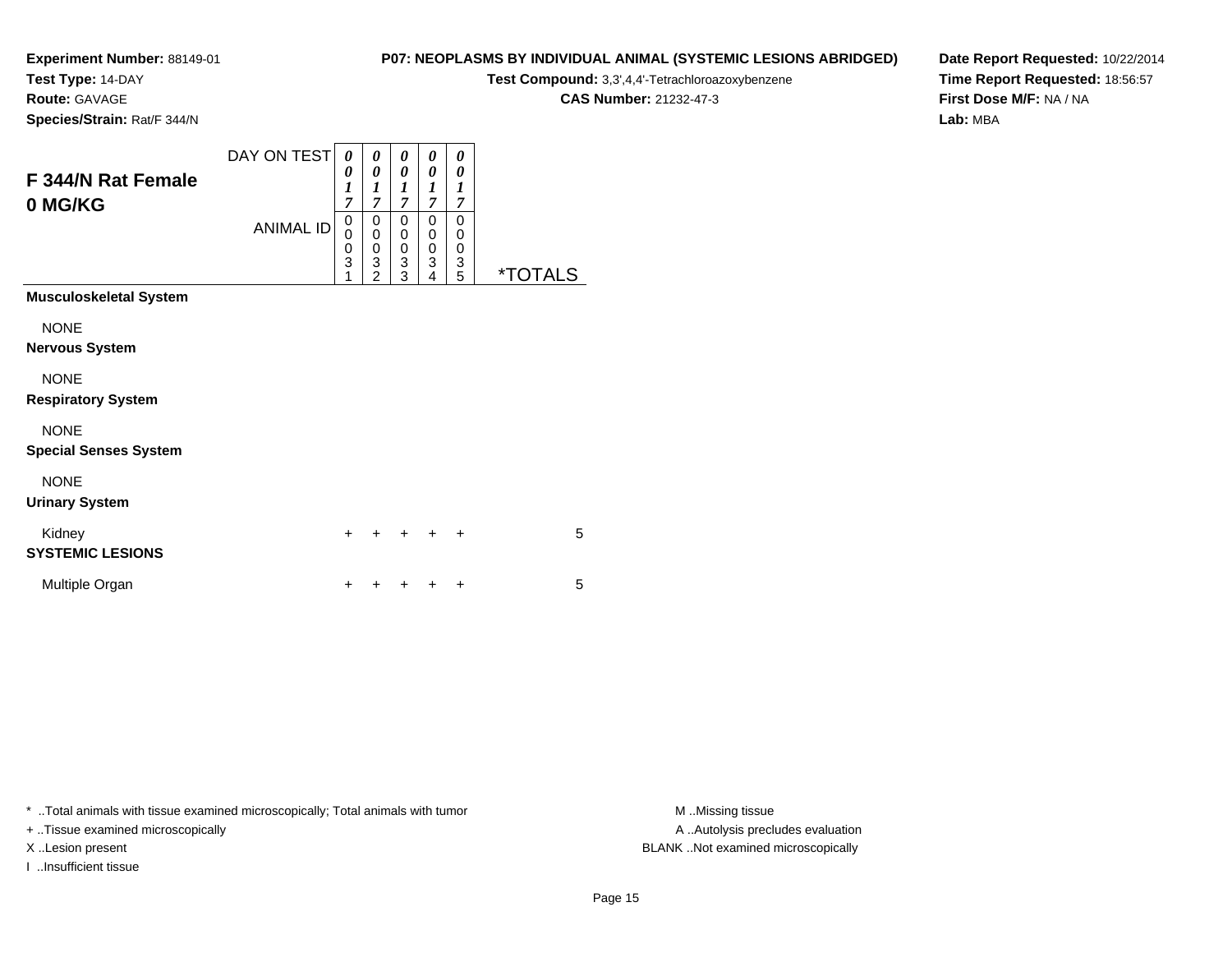**Test Type:** 14-DAY

**Route:** GAVAGE

**Species/Strain:** Rat/F 344/N

#### **P07: NEOPLASMS BY INDIVIDUAL ANIMAL (SYSTEMIC LESIONS ABRIDGED)**

**Test Compound:** 3,3',4,4'-Tetrachloroazoxybenzene

**CAS Number:** 21232-47-3

**Date Report Requested:** 10/22/2014**Time Report Requested:** 18:56:57**First Dose M/F:** NA / NA**Lab:** MBA

| <b>F 344/N Rat Female</b><br><b>MG/KG</b><br>12.5                              | DAY ON TEST      | 0<br>0<br>1<br>$\overline{7}$             | 0<br>$\boldsymbol{\theta}$<br>$\boldsymbol{l}$<br>$\overline{7}$ | 0<br>$\boldsymbol{\theta}$<br>$\boldsymbol{l}$<br>$\overline{7}$ | 0<br>$\boldsymbol{\theta}$<br>$\boldsymbol{l}$<br>$\boldsymbol{7}$ | 0<br>0<br>1<br>$\overline{7}$ |                       |
|--------------------------------------------------------------------------------|------------------|-------------------------------------------|------------------------------------------------------------------|------------------------------------------------------------------|--------------------------------------------------------------------|-------------------------------|-----------------------|
|                                                                                | <b>ANIMAL ID</b> | $\mathbf 0$<br>$\mathbf 0$<br>0<br>3<br>6 | $\mathbf 0$<br>0<br>$\mathbf 0$<br>3<br>$\overline{7}$           | $\mathbf 0$<br>0<br>0<br>3<br>8                                  | $\mathbf 0$<br>0<br>$\pmb{0}$<br>3<br>9                            | $\Omega$<br>0<br>0<br>4<br>0  | <i><b>*TOTALS</b></i> |
| <b>Alimentary System</b>                                                       |                  |                                           |                                                                  |                                                                  |                                                                    |                               |                       |
| Liver<br><b>Cardiovascular System</b>                                          |                  | +                                         | +                                                                | $\ddot{}$                                                        | $\ddot{}$                                                          | $\ddot{}$                     | 5                     |
| <b>NONE</b><br><b>Endocrine System</b>                                         |                  |                                           |                                                                  |                                                                  |                                                                    |                               |                       |
| <b>NONE</b><br><b>General Body System</b>                                      |                  |                                           |                                                                  |                                                                  |                                                                    |                               |                       |
| <b>NONE</b><br><b>Genital System</b>                                           |                  |                                           |                                                                  |                                                                  |                                                                    |                               |                       |
| <b>NONE</b><br><b>Hematopoietic System</b>                                     |                  |                                           |                                                                  |                                                                  |                                                                    |                               |                       |
| Spleen<br>Thymus<br><b>Integumentary System</b>                                |                  | +<br>$\ddot{}$                            | +<br>$\ddot{}$                                                   | $+$<br>$+$                                                       | $\ddot{}$<br>$+$                                                   | +<br>$\ddot{}$                | 5<br>5                |
| <b>NONE</b><br><b>Musculoskeletal System</b>                                   |                  |                                           |                                                                  |                                                                  |                                                                    |                               |                       |
| <b>NONE</b><br><b>Nervous System</b>                                           |                  |                                           |                                                                  |                                                                  |                                                                    |                               |                       |
| * Total animals with tissue examined microscopically; Total animals with tumor |                  |                                           |                                                                  |                                                                  |                                                                    |                               |                       |

+ ..Tissue examined microscopically

I ..Insufficient tissue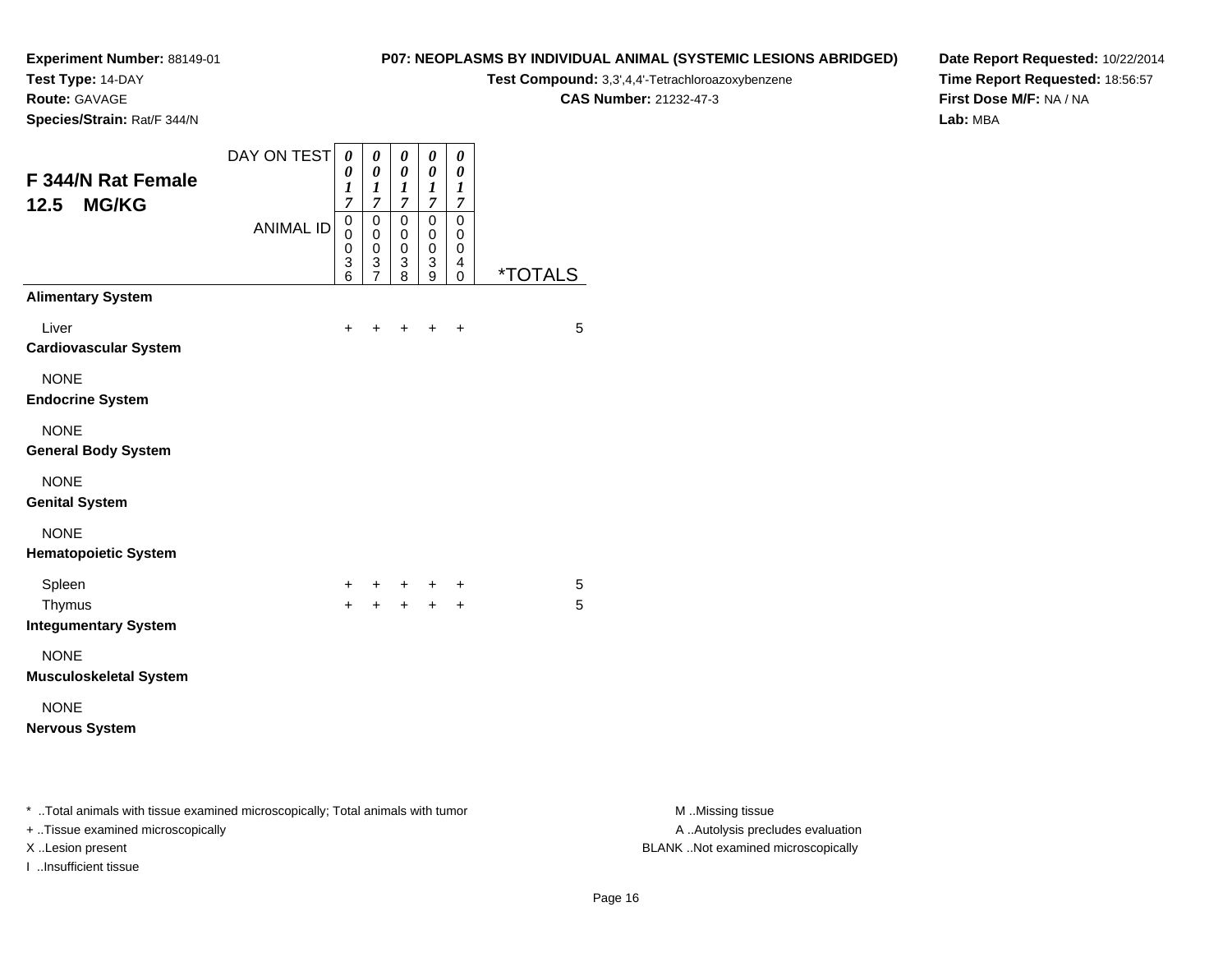**Test Type:** 14-DAY

**Route:** GAVAGE

**P07: NEOPLASMS BY INDIVIDUAL ANIMAL (SYSTEMIC LESIONS ABRIDGED)**

**Test Compound:** 3,3',4,4'-Tetrachloroazoxybenzene

**CAS Number:** 21232-47-3

**Date Report Requested:** 10/22/2014**Time Report Requested:** 18:56:57**First Dose M/F:** NA / NA**Lab:** MBA

**Species/Strain:** Rat/F 344/N

| F 344/N Rat Female<br><b>MG/KG</b><br>12.5 | DAY ON TEST      | 0<br>0<br>1<br>7             | 0<br>$\theta$<br>1<br>$\overline{7}$         | 0<br>0<br>1<br>$\overline{7}$ | 0<br>0<br>$\boldsymbol{l}$<br>7 | 0<br>0<br>1<br>7             |                       |
|--------------------------------------------|------------------|------------------------------|----------------------------------------------|-------------------------------|---------------------------------|------------------------------|-----------------------|
|                                            | <b>ANIMAL ID</b> | 0<br>0<br>$\frac{0}{3}$<br>6 | 0<br>$\mathbf 0$<br>$_3^0$<br>$\overline{7}$ | 0<br>0<br>$\frac{0}{3}$<br>8  | 0<br>0<br>0<br>3<br>9           | 0<br>0<br>$\Omega$<br>4<br>0 | <i><b>*TOTALS</b></i> |
| <b>NONE</b>                                |                  |                              |                                              |                               |                                 |                              |                       |
| <b>Respiratory System</b>                  |                  |                              |                                              |                               |                                 |                              |                       |
| <b>NONE</b>                                |                  |                              |                                              |                               |                                 |                              |                       |
| <b>Special Senses System</b>               |                  |                              |                                              |                               |                                 |                              |                       |
| <b>NONE</b>                                |                  |                              |                                              |                               |                                 |                              |                       |
| <b>Urinary System</b>                      |                  |                              |                                              |                               |                                 |                              |                       |
| Kidney                                     |                  | $\ddot{}$                    |                                              | $\ddot{}$                     | ÷                               | $\ddot{}$                    | 5                     |
| <b>SYSTEMIC LESIONS</b>                    |                  |                              |                                              |                               |                                 |                              |                       |
| Multiple Organ                             |                  | ٠                            |                                              |                               | ٠                               | ÷                            | 5                     |

\* ..Total animals with tissue examined microscopically; Total animals with tumor **M** . Missing tissue M ..Missing tissue

+ ..Tissue examined microscopically

I ..Insufficient tissue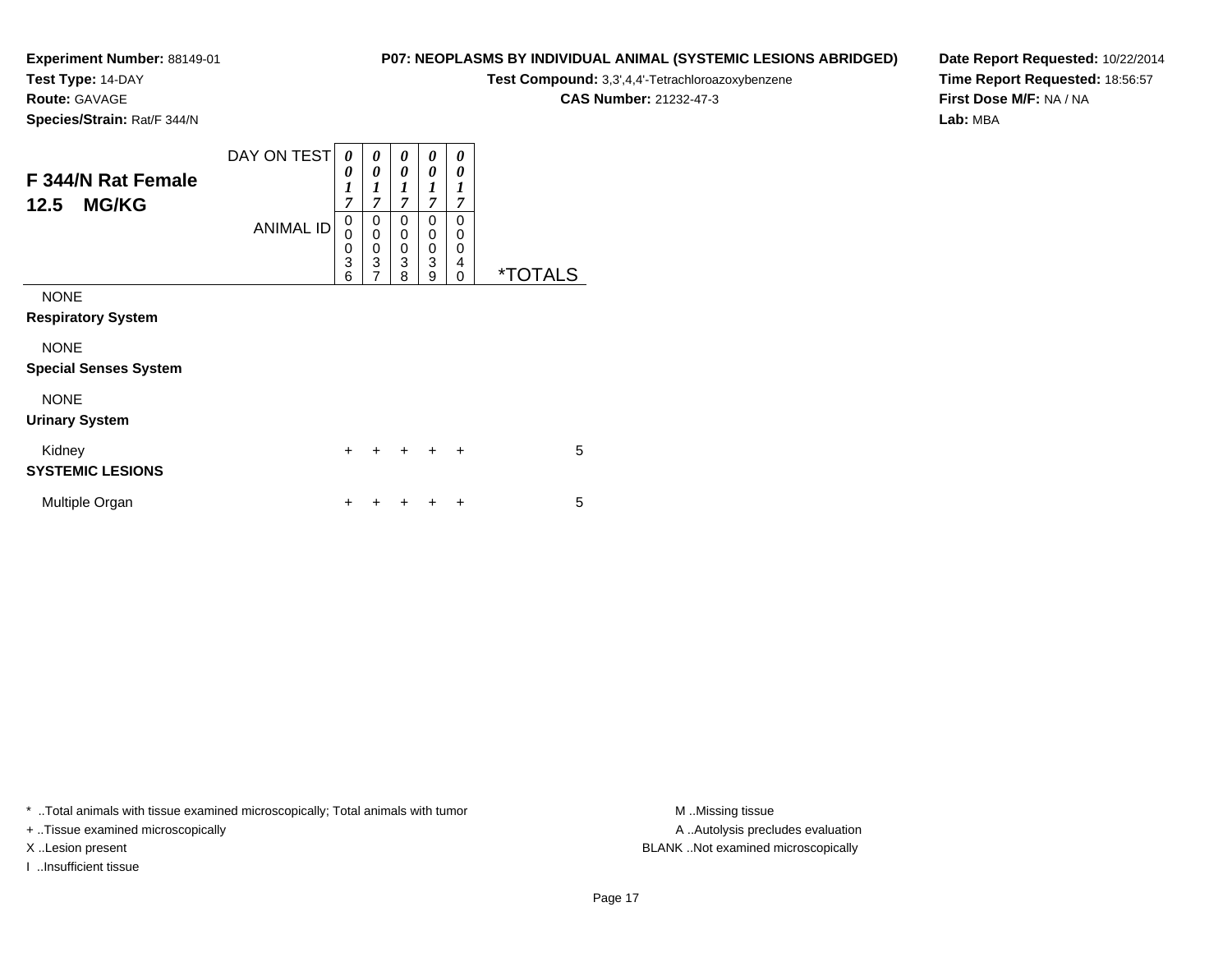**Test Type:** 14-DAY

**Route:** GAVAGE

**Species/Strain:** Rat/F 344/N

# **P07: NEOPLASMS BY INDIVIDUAL ANIMAL (SYSTEMIC LESIONS ABRIDGED)**

**Test Compound:** 3,3',4,4'-Tetrachloroazoxybenzene

**CAS Number:** 21232-47-3

**Date Report Requested:** 10/22/2014**Time Report Requested:** 18:56:57**First Dose M/F:** NA / NA**Lab:** MBA

| <b>F 344/N Rat Female</b><br>32 MG/KG                                          | DAY ON TEST      | 0<br>0<br>1<br>$\overline{7}$             | 0<br>0<br>$\boldsymbol{l}$<br>$\overline{7}$ | $\pmb{\theta}$<br>$\boldsymbol{\theta}$<br>$\boldsymbol{l}$<br>$\overline{7}$ | 0<br>$\boldsymbol{\theta}$<br>$\boldsymbol{l}$<br>$\overline{7}$ | 0<br>0<br>1<br>7                          |                       |
|--------------------------------------------------------------------------------|------------------|-------------------------------------------|----------------------------------------------|-------------------------------------------------------------------------------|------------------------------------------------------------------|-------------------------------------------|-----------------------|
|                                                                                | <b>ANIMAL ID</b> | $\mathbf 0$<br>0<br>$\mathbf 0$<br>4<br>1 | 0<br>0<br>0<br>4<br>$\overline{2}$           | $\mathbf 0$<br>$\mathbf 0$<br>$\mathbf 0$<br>$\overline{4}$<br>3              | $\mathbf 0$<br>$\mathbf 0$<br>$\mathbf 0$<br>4<br>4              | $\mathbf 0$<br>0<br>$\mathbf 0$<br>4<br>5 | <i><b>*TOTALS</b></i> |
| <b>Alimentary System</b>                                                       |                  |                                           |                                              |                                                                               |                                                                  |                                           |                       |
| Liver<br><b>Cardiovascular System</b>                                          |                  | $\ddot{}$                                 | +                                            | +                                                                             | $\ddot{}$                                                        | $\ddot{}$                                 | 5                     |
| <b>NONE</b><br><b>Endocrine System</b>                                         |                  |                                           |                                              |                                                                               |                                                                  |                                           |                       |
| <b>NONE</b><br><b>General Body System</b>                                      |                  |                                           |                                              |                                                                               |                                                                  |                                           |                       |
| <b>NONE</b><br><b>Genital System</b>                                           |                  |                                           |                                              |                                                                               |                                                                  |                                           |                       |
| <b>NONE</b><br><b>Hematopoietic System</b>                                     |                  |                                           |                                              |                                                                               |                                                                  |                                           |                       |
| Spleen                                                                         |                  | +                                         | +                                            | $\ddot{}$                                                                     | $\ddot{}$                                                        | +                                         | 5                     |
| Thymus<br><b>Integumentary System</b>                                          |                  | $+$                                       | $\ddot{}$                                    | $+$                                                                           | $\ddot{}$                                                        | $\ddot{}$                                 | 5                     |
| <b>NONE</b><br><b>Musculoskeletal System</b>                                   |                  |                                           |                                              |                                                                               |                                                                  |                                           |                       |
| <b>NONE</b><br><b>Nervous System</b>                                           |                  |                                           |                                              |                                                                               |                                                                  |                                           |                       |
| * Total animals with tissue examined microscopically; Total animals with tumor |                  |                                           |                                              |                                                                               |                                                                  |                                           |                       |

+ ..Tissue examined microscopically

I ..Insufficient tissue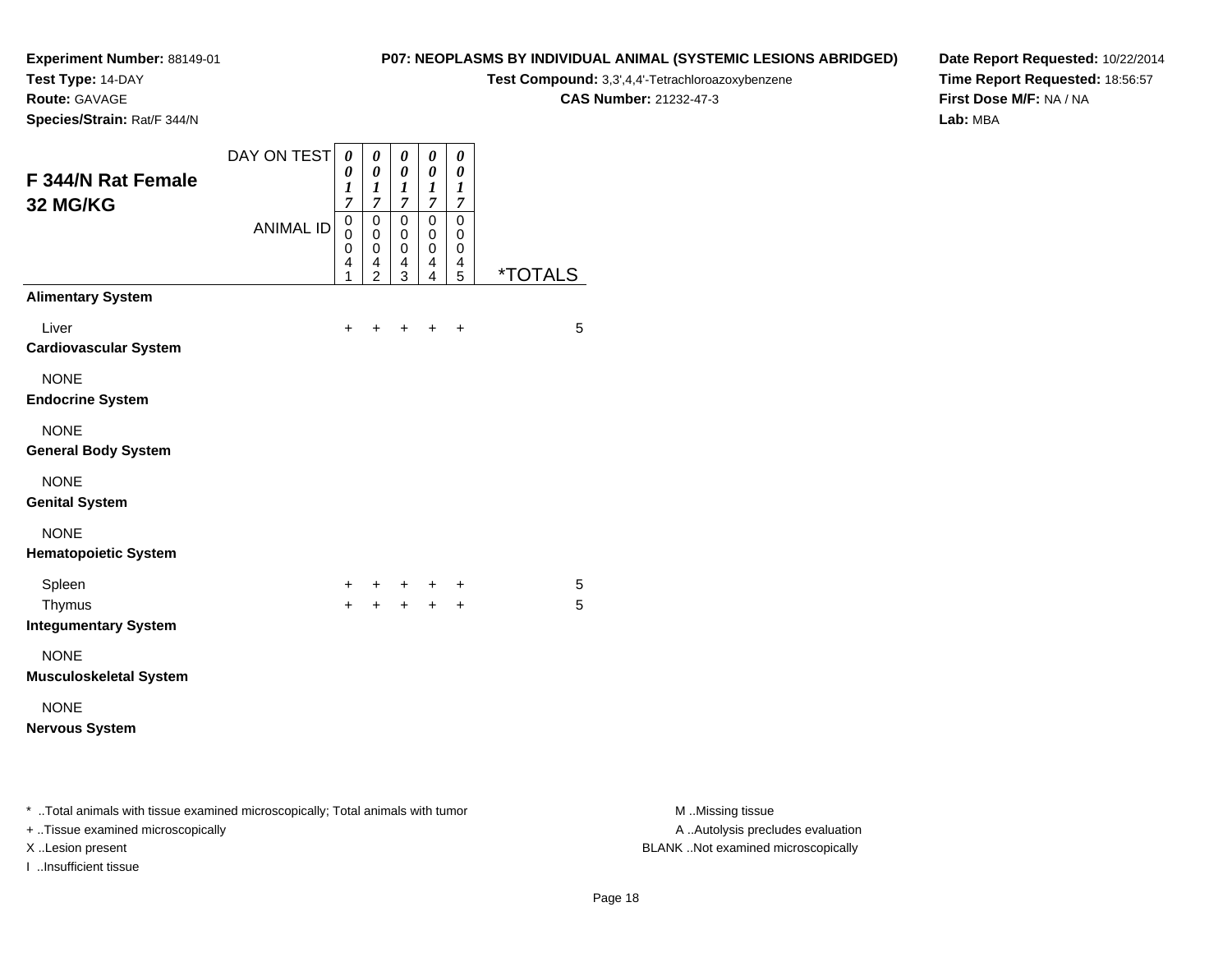**Test Type:** 14-DAY

**Route:** GAVAGE

**P07: NEOPLASMS BY INDIVIDUAL ANIMAL (SYSTEMIC LESIONS ABRIDGED)**

**Test Compound:** 3,3',4,4'-Tetrachloroazoxybenzene

**CAS Number:** 21232-47-3

**Date Report Requested:** 10/22/2014**Time Report Requested:** 18:56:57**First Dose M/F:** NA / NA**Lab:** MBA

**Species/Strain:** Rat/F 344/N

| F 344/N Rat Female<br>32 MG/KG              | DAY ON TEST<br><b>ANIMAL ID</b> | 0<br>0<br>$\boldsymbol{l}$<br>$\overline{7}$<br>0<br>0<br>0 | 0<br>0<br>$\boldsymbol{l}$<br>$\overline{7}$<br>0<br>0<br>0 | 0<br>0<br>1<br>$\overline{7}$<br>0<br>0<br>$\Omega$ | 0<br>0<br>$\boldsymbol{l}$<br>$\overline{7}$<br>0<br>0<br>0 | 0<br>$\theta$<br>1<br>7<br>0<br>$\mathbf 0$<br>$\mathbf 0$ |                       |
|---------------------------------------------|---------------------------------|-------------------------------------------------------------|-------------------------------------------------------------|-----------------------------------------------------|-------------------------------------------------------------|------------------------------------------------------------|-----------------------|
|                                             |                                 | 4<br>1                                                      | 4<br>$\overline{2}$                                         | $\overline{4}$<br>3                                 | 4<br>4                                                      | 4<br>5                                                     | <i><b>*TOTALS</b></i> |
| <b>NONE</b><br><b>Respiratory System</b>    |                                 |                                                             |                                                             |                                                     |                                                             |                                                            |                       |
| <b>NONE</b><br><b>Special Senses System</b> |                                 |                                                             |                                                             |                                                     |                                                             |                                                            |                       |
| <b>NONE</b><br><b>Urinary System</b>        |                                 |                                                             |                                                             |                                                     |                                                             |                                                            |                       |
| Kidney<br><b>SYSTEMIC LESIONS</b>           |                                 | $\ddot{}$                                                   | +                                                           |                                                     | $\div$                                                      | $\ddot{}$                                                  | 5                     |
| Multiple Organ                              |                                 | ÷                                                           |                                                             |                                                     |                                                             | ٠                                                          | 5                     |

\* ..Total animals with tissue examined microscopically; Total animals with tumor **M** . Missing tissue M ..Missing tissue

+ ..Tissue examined microscopically

I ..Insufficient tissue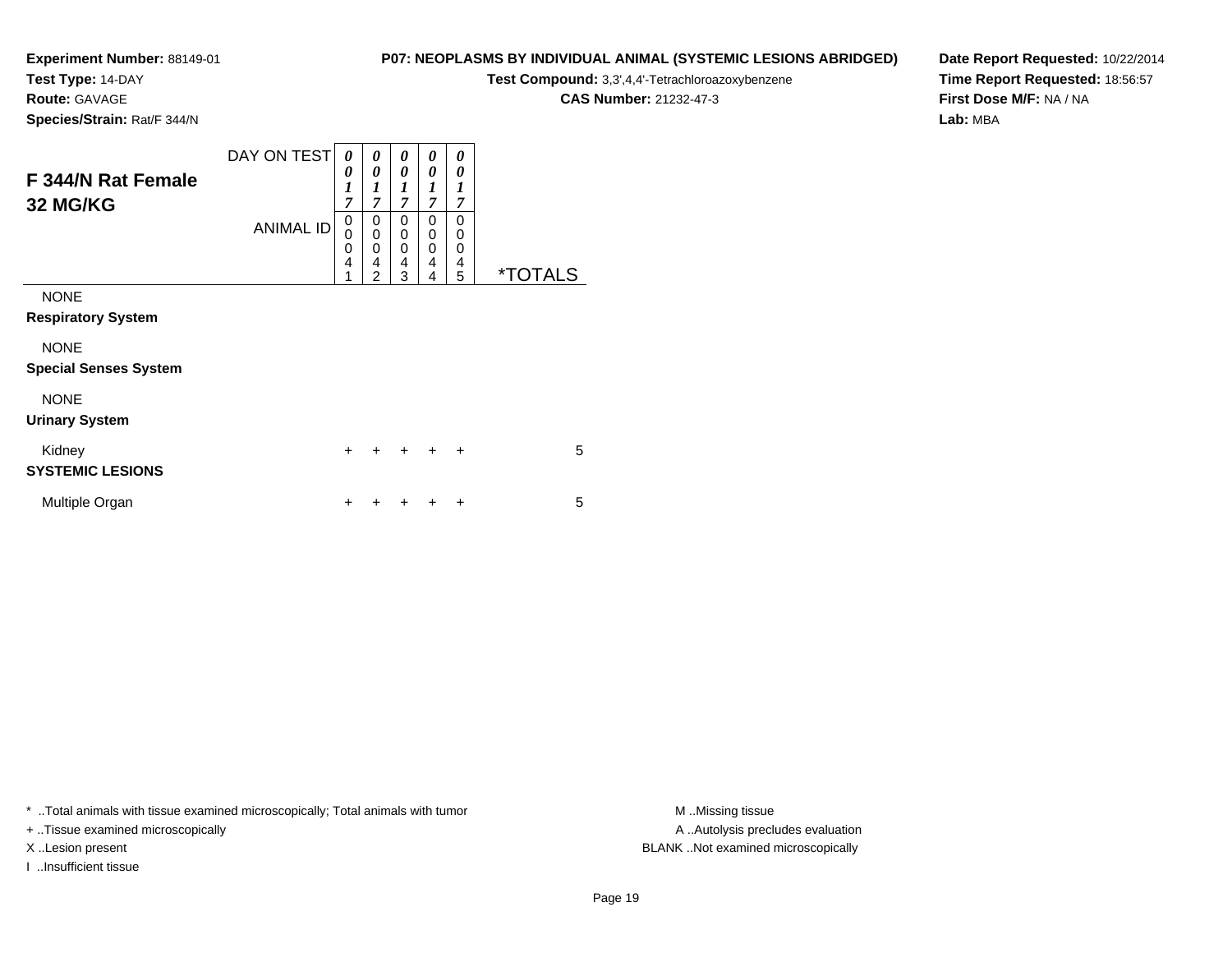**Test Type:** 14-DAY

**Route:** GAVAGE

**Species/Strain:** Rat/F 344/N

# **P07: NEOPLASMS BY INDIVIDUAL ANIMAL (SYSTEMIC LESIONS ABRIDGED)**

**Test Compound:** 3,3',4,4'-Tetrachloroazoxybenzene

**CAS Number:** 21232-47-3

**Date Report Requested:** 10/22/2014**Time Report Requested:** 18:56:57**First Dose M/F:** NA / NA**Lab:** MBA

| <b>F 344/N Rat Female</b><br>80 MG/KG                                          | DAY ON TEST      | 0<br>0<br>1<br>$\overline{7}$ | $\pmb{\theta}$<br>0<br>$\boldsymbol{l}$<br>$\overline{7}$ | $\boldsymbol{\theta}$<br>$\boldsymbol{\theta}$<br>$\boldsymbol{l}$<br>$\overline{7}$ | 0<br>0<br>$\boldsymbol{l}$<br>7 | 0<br>$\boldsymbol{\theta}$<br>1<br>$\overline{7}$ |                       |
|--------------------------------------------------------------------------------|------------------|-------------------------------|-----------------------------------------------------------|--------------------------------------------------------------------------------------|---------------------------------|---------------------------------------------------|-----------------------|
|                                                                                | <b>ANIMAL ID</b> | 0<br>0<br>0<br>4<br>6         | 0<br>0<br>0<br>4<br>$\overline{7}$                        | $\mathbf 0$<br>0<br>0<br>$\overline{4}$<br>8                                         | 0<br>0<br>0<br>4<br>9           | $\mathbf 0$<br>0<br>0<br>5<br>$\mathbf 0$         | <i><b>*TOTALS</b></i> |
| <b>Alimentary System</b>                                                       |                  |                               |                                                           |                                                                                      |                                 |                                                   |                       |
| Liver<br><b>Cardiovascular System</b>                                          |                  | $\ddot{}$                     |                                                           | +                                                                                    | $\div$                          | $\ddot{}$                                         | 5                     |
| <b>NONE</b><br><b>Endocrine System</b>                                         |                  |                               |                                                           |                                                                                      |                                 |                                                   |                       |
| <b>NONE</b><br><b>General Body System</b>                                      |                  |                               |                                                           |                                                                                      |                                 |                                                   |                       |
| <b>NONE</b><br><b>Genital System</b>                                           |                  |                               |                                                           |                                                                                      |                                 |                                                   |                       |
| <b>NONE</b><br><b>Hematopoietic System</b>                                     |                  |                               |                                                           |                                                                                      |                                 |                                                   |                       |
| Spleen                                                                         |                  | $+$                           | $\pm$                                                     |                                                                                      | $+$ $+$                         | +                                                 | 5                     |
| Thymus<br><b>Integumentary System</b>                                          |                  | $+$                           | $+$                                                       |                                                                                      | $+ +$                           | $\ddot{}$                                         | 5                     |
| <b>NONE</b><br><b>Musculoskeletal System</b>                                   |                  |                               |                                                           |                                                                                      |                                 |                                                   |                       |
| <b>NONE</b><br><b>Nervous System</b>                                           |                  |                               |                                                           |                                                                                      |                                 |                                                   |                       |
|                                                                                |                  |                               |                                                           |                                                                                      |                                 |                                                   |                       |
| * Total animals with tissue examined microscopically; Total animals with tumor |                  |                               |                                                           |                                                                                      |                                 |                                                   |                       |

+ ..Tissue examined microscopically

I ..Insufficient tissue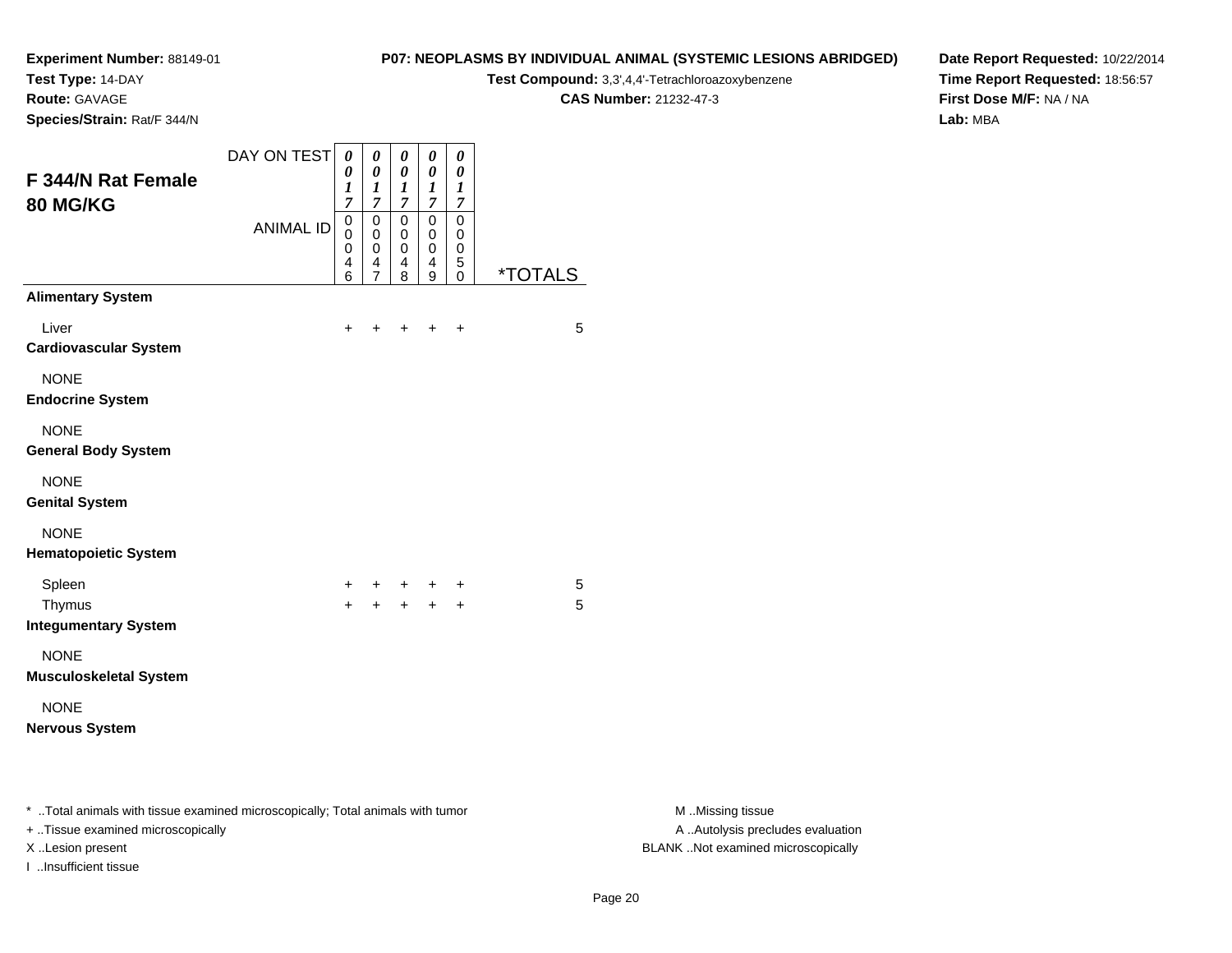**Test Type:** 14-DAY

**Route:** GAVAGE

**P07: NEOPLASMS BY INDIVIDUAL ANIMAL (SYSTEMIC LESIONS ABRIDGED)**

**Test Compound:** 3,3',4,4'-Tetrachloroazoxybenzene

**CAS Number:** 21232-47-3

**Date Report Requested:** 10/22/2014**Time Report Requested:** 18:56:57**First Dose M/F:** NA / NA**Lab:** MBA

**Species/Strain:** Rat/F 344/N

| F 344/N Rat Female<br>80 MG/KG    | DAY ON TEST      | 0<br>0<br>$\boldsymbol{l}$<br>$\overline{7}$ | 0<br>$\boldsymbol{\theta}$<br>1<br>$\overline{7}$ | 0<br>0<br>1<br>$\overline{7}$          | 0<br>0<br>1<br>$\overline{7}$ | 0<br>0<br>1<br>$\overline{7}$                 |                       |
|-----------------------------------|------------------|----------------------------------------------|---------------------------------------------------|----------------------------------------|-------------------------------|-----------------------------------------------|-----------------------|
|                                   | <b>ANIMAL ID</b> | 0<br>0<br>0<br>4<br>6                        | 0<br>$\mathbf 0$<br>0<br>4<br>$\overline{7}$      | 0<br>$\mathbf 0$<br>$\Omega$<br>4<br>8 | 0<br>0<br>0<br>4<br>9         | 0<br>$\Omega$<br>$\mathbf 0$<br>5<br>$\Omega$ | <i><b>*TOTALS</b></i> |
| <b>NONE</b>                       |                  |                                              |                                                   |                                        |                               |                                               |                       |
| <b>Respiratory System</b>         |                  |                                              |                                                   |                                        |                               |                                               |                       |
| <b>NONE</b>                       |                  |                                              |                                                   |                                        |                               |                                               |                       |
| <b>Special Senses System</b>      |                  |                                              |                                                   |                                        |                               |                                               |                       |
| <b>NONE</b>                       |                  |                                              |                                                   |                                        |                               |                                               |                       |
| <b>Urinary System</b>             |                  |                                              |                                                   |                                        |                               |                                               |                       |
| Kidney<br><b>SYSTEMIC LESIONS</b> |                  | $\ddot{}$                                    | +                                                 | +                                      | $\div$                        | $\ddot{}$                                     | 5                     |
| Multiple Organ                    |                  | ÷                                            | ٠                                                 |                                        |                               | ÷                                             | 5                     |

\* ..Total animals with tissue examined microscopically; Total animals with tumor **M** . Missing tissue M ..Missing tissue

+ ..Tissue examined microscopically

I ..Insufficient tissue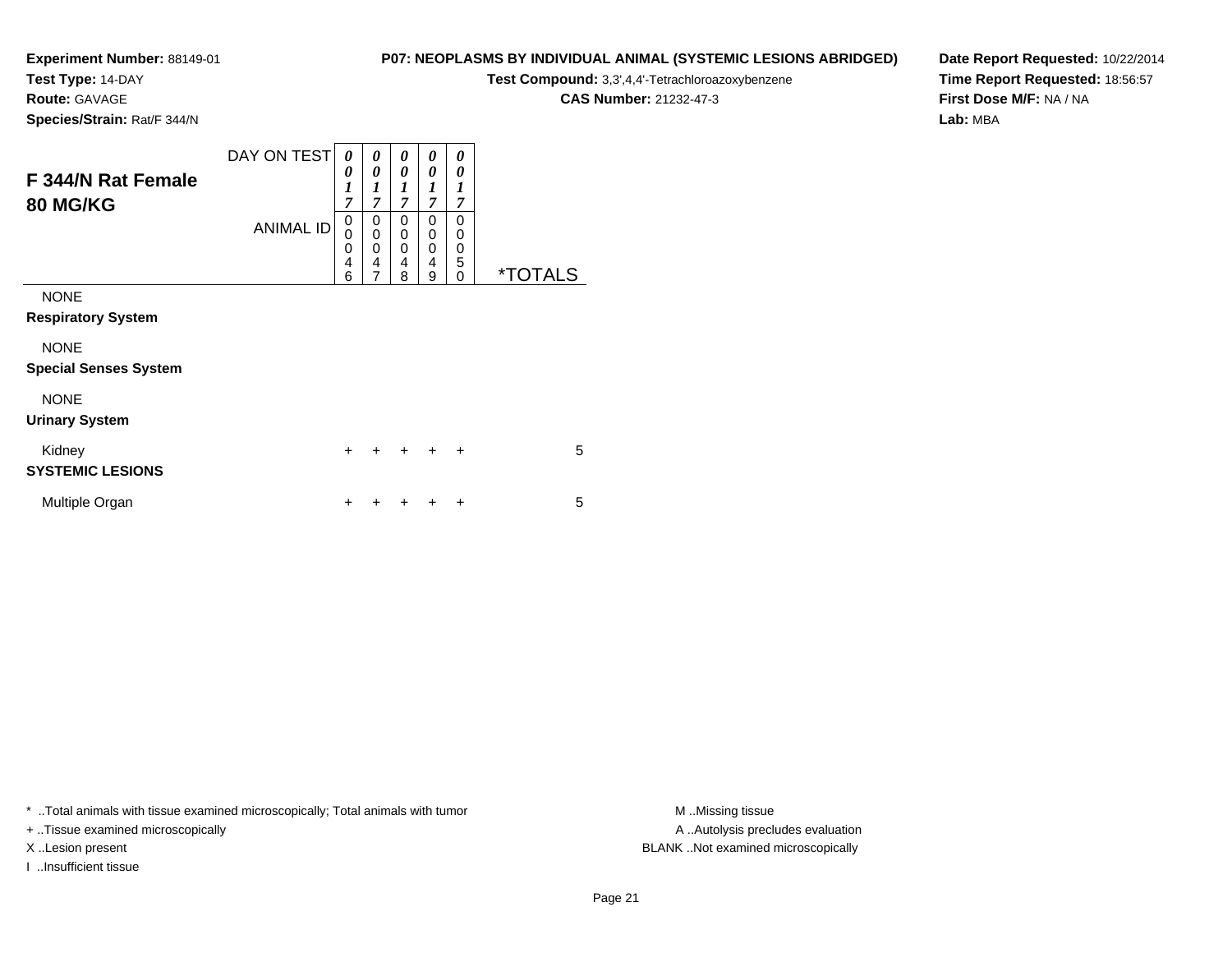**Test Type:** 14-DAY

**Route:** GAVAGE

I ..Insufficient tissue

**Species/Strain:** Rat/F 344/N

# **P07: NEOPLASMS BY INDIVIDUAL ANIMAL (SYSTEMIC LESIONS ABRIDGED)**

**Test Compound:** 3,3',4,4'-Tetrachloroazoxybenzene

**CAS Number:** 21232-47-3

**Date Report Requested:** 10/22/2014**Time Report Requested:** 18:56:57**First Dose M/F:** NA / NA**Lab:** MBA

| <b>F344/N Rat Female</b><br><b>MG/KG</b><br>200                                                                     | DAY ON TEST      | 0<br>0<br>1<br>$\overline{7}$ | 0<br>$\pmb{\theta}$<br>$\boldsymbol{l}$<br>$\boldsymbol{7}$ | 0<br>$\boldsymbol{\theta}$<br>$\boldsymbol{l}$<br>$\boldsymbol{7}$ | 0<br>0<br>$\boldsymbol{l}$<br>7 | 0<br>0<br>1<br>7                          |                       |
|---------------------------------------------------------------------------------------------------------------------|------------------|-------------------------------|-------------------------------------------------------------|--------------------------------------------------------------------|---------------------------------|-------------------------------------------|-----------------------|
|                                                                                                                     | <b>ANIMAL ID</b> | 0<br>0<br>0<br>5<br>1         | 0<br>0<br>0<br>5<br>$\overline{2}$                          | 0<br>0<br>0<br>5<br>3                                              | $\mathbf 0$<br>0<br>0<br>5<br>4 | 0<br>0<br>$\mathbf 0$<br>$\mathbf 5$<br>5 | <i><b>*TOTALS</b></i> |
| <b>Alimentary System</b>                                                                                            |                  |                               |                                                             |                                                                    |                                 |                                           |                       |
| Liver<br><b>Cardiovascular System</b>                                                                               |                  | +                             |                                                             |                                                                    |                                 | +                                         | 5                     |
| <b>NONE</b><br><b>Endocrine System</b>                                                                              |                  |                               |                                                             |                                                                    |                                 |                                           |                       |
| <b>NONE</b><br><b>General Body System</b>                                                                           |                  |                               |                                                             |                                                                    |                                 |                                           |                       |
| <b>NONE</b><br><b>Genital System</b>                                                                                |                  |                               |                                                             |                                                                    |                                 |                                           |                       |
| <b>NONE</b><br><b>Hematopoietic System</b>                                                                          |                  |                               |                                                             |                                                                    |                                 |                                           |                       |
| Spleen                                                                                                              |                  | $\pm$                         | ٠                                                           | ÷                                                                  |                                 | +                                         | 5                     |
| Thymus<br><b>Integumentary System</b>                                                                               |                  | $+$                           | $\ddot{}$                                                   | $+$                                                                | $+$                             | $\ddot{}$                                 | 5                     |
| <b>NONE</b><br><b>Musculoskeletal System</b>                                                                        |                  |                               |                                                             |                                                                    |                                 |                                           |                       |
| <b>NONE</b><br><b>Nervous System</b>                                                                                |                  |                               |                                                             |                                                                    |                                 |                                           |                       |
| * Total animals with tissue examined microscopically; Total animals with tumor<br>+ Tissue examined microscopically |                  |                               |                                                             |                                                                    |                                 |                                           |                       |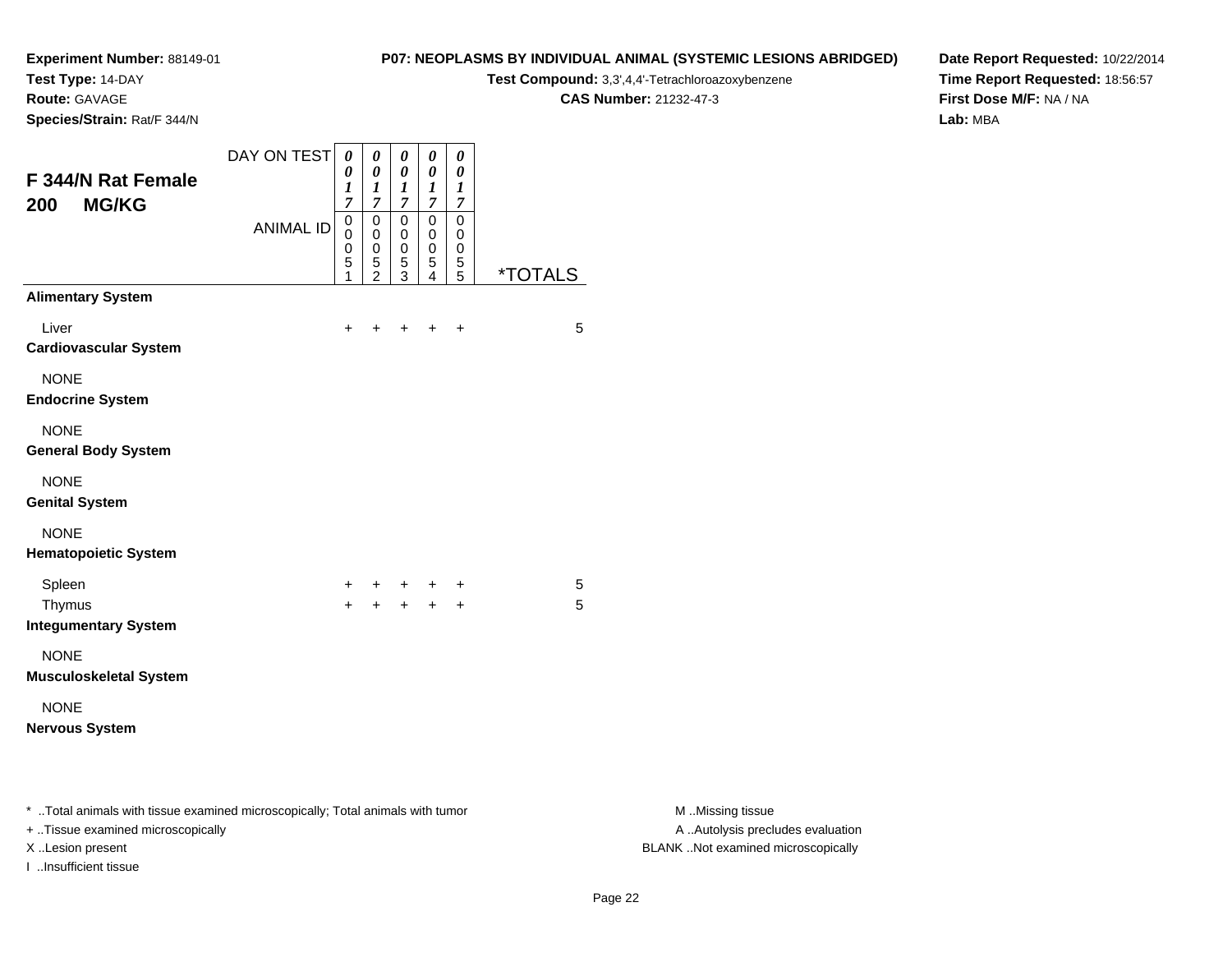**Test Type:** 14-DAY

**Route:** GAVAGE

**Species/Strain:** Rat/F 344/N

# **P07: NEOPLASMS BY INDIVIDUAL ANIMAL (SYSTEMIC LESIONS ABRIDGED)**

**Test Compound:** 3,3',4,4'-Tetrachloroazoxybenzene

**CAS Number:** 21232-47-3

**Date Report Requested:** 10/22/2014**Time Report Requested:** 18:56:57**First Dose M/F:** NA / NA**Lab:** MBA

| F 344/N Rat Female<br><b>MG/KG</b><br>200   | DAY ON TEST<br><b>ANIMAL ID</b> | 0<br>0<br>$\boldsymbol{l}$<br>$\overline{7}$<br>0<br>0<br>$\frac{0}{5}$<br>1 | 0<br>0<br>1<br>$\overline{7}$<br>0<br>$\mathbf 0$<br>$\mathbf 0$<br>5<br>$\overline{2}$ | 0<br>0<br>$\boldsymbol{l}$<br>$\overline{7}$<br>0<br>0<br>0<br>5<br>3 | 0<br>0<br>$\boldsymbol{l}$<br>$\overline{7}$<br>$\Omega$<br>0<br>0<br>5<br>4 | 0<br>0<br>1<br>7<br>$\Omega$<br>0<br>0<br>5<br>5 | <i><b>*TOTALS</b></i> |
|---------------------------------------------|---------------------------------|------------------------------------------------------------------------------|-----------------------------------------------------------------------------------------|-----------------------------------------------------------------------|------------------------------------------------------------------------------|--------------------------------------------------|-----------------------|
| <b>NONE</b><br><b>Respiratory System</b>    |                                 |                                                                              |                                                                                         |                                                                       |                                                                              |                                                  |                       |
| <b>NONE</b><br><b>Special Senses System</b> |                                 |                                                                              |                                                                                         |                                                                       |                                                                              |                                                  |                       |
| <b>NONE</b><br><b>Urinary System</b>        |                                 |                                                                              |                                                                                         |                                                                       |                                                                              |                                                  |                       |
| Kidney<br><b>SYSTEMIC LESIONS</b>           |                                 | $\ddot{}$                                                                    | +                                                                                       | $\ddot{}$                                                             | $\div$                                                                       | $\ddot{}$                                        | 5                     |
| Multiple Organ                              |                                 | ٠                                                                            |                                                                                         |                                                                       |                                                                              | ÷                                                | 5                     |

\* ..Total animals with tissue examined microscopically; Total animals with tumor **M** . Missing tissue M ..Missing tissue

+ ..Tissue examined microscopically

I ..Insufficient tissue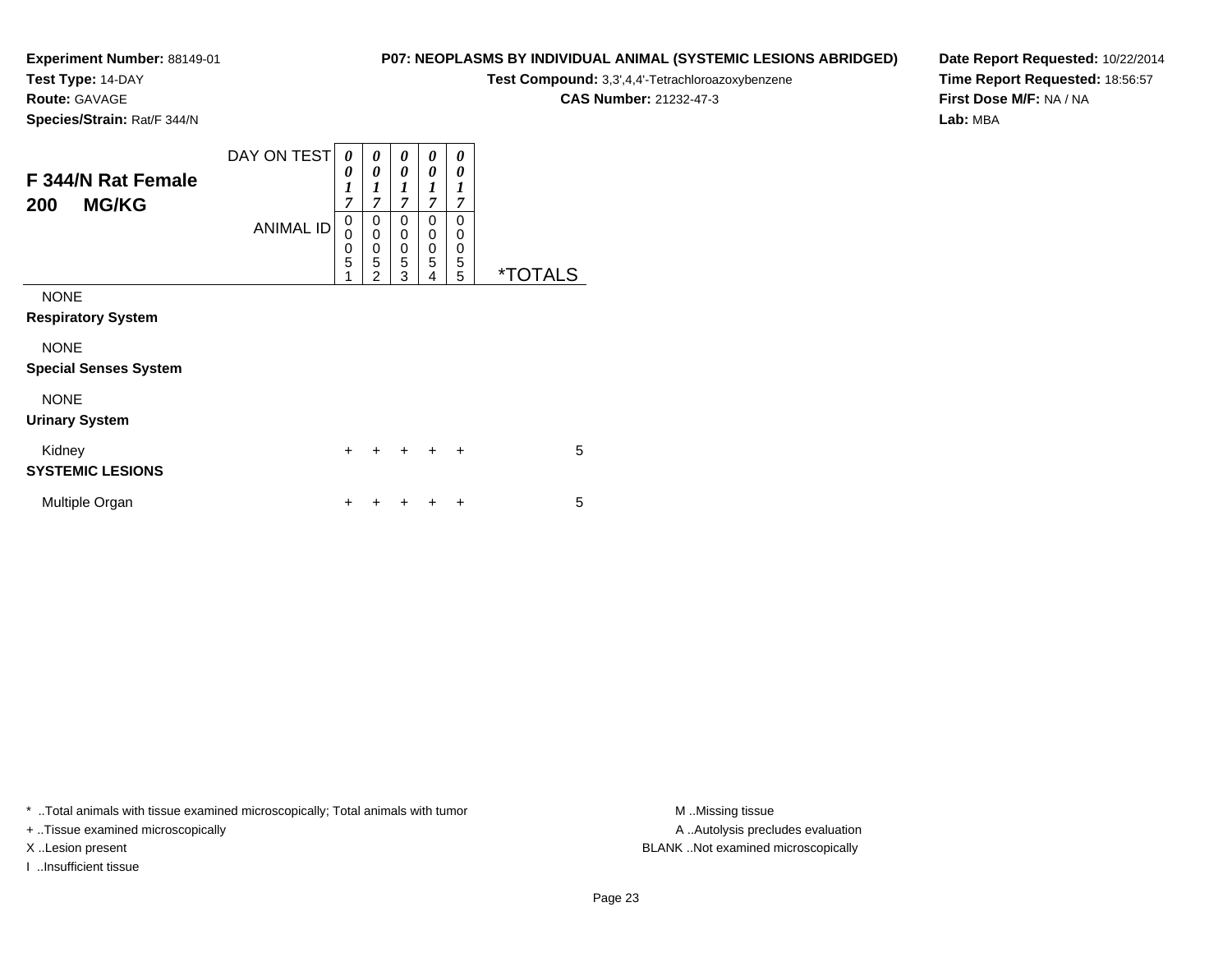**Test Type:** 14-DAY

**Route:** GAVAGE

**Species/Strain:** Rat/F 344/N

#### **P07: NEOPLASMS BY INDIVIDUAL ANIMAL (SYSTEMIC LESIONS ABRIDGED)**

**Test Compound:** 3,3',4,4'-Tetrachloroazoxybenzene

**CAS Number:** 21232-47-3

**Date Report Requested:** 10/22/2014**Time Report Requested:** 18:56:57**First Dose M/F:** NA / NA**Lab:** MBA

| F 344/N Rat Female<br><b>MG/KG</b><br>500          | DAY ON TEST      | 0<br>0<br>1<br>$\overline{7}$ | 0<br>0<br>1<br>$\overline{7}$                | 0<br>0<br>1<br>$\overline{7}$   | 0<br>0<br>1<br>$\overline{7}$             | 0<br>0<br>1<br>$\overline{7}$             |                       |
|----------------------------------------------------|------------------|-------------------------------|----------------------------------------------|---------------------------------|-------------------------------------------|-------------------------------------------|-----------------------|
|                                                    | <b>ANIMAL ID</b> | 0<br>0<br>0<br>5<br>6         | $\mathbf 0$<br>0<br>0<br>5<br>$\overline{7}$ | 0<br>0<br>$\mathbf 0$<br>5<br>8 | $\mathbf 0$<br>0<br>$\mathbf 0$<br>5<br>9 | $\mathbf 0$<br>0<br>$\mathbf 0$<br>6<br>0 | <i><b>*TOTALS</b></i> |
| <b>Alimentary System</b>                           |                  |                               |                                              |                                 |                                           |                                           |                       |
| Liver                                              |                  | $\pm$                         | ÷                                            | +                               | ÷                                         | +                                         | 5                     |
| Stomach, Forestomach                               |                  | $+$                           | $\ddot{}$                                    | $\ddot{}$                       | $\ddot{}$                                 | +                                         | 5                     |
| Stomach, Glandular<br><b>Cardiovascular System</b> |                  | $\ddot{}$                     | $\ddot{}$                                    | $\ddot{}$                       | $\ddot{}$                                 | +                                         | 5                     |
| <b>NONE</b><br><b>Endocrine System</b>             |                  |                               |                                              |                                 |                                           |                                           |                       |
| <b>NONE</b><br><b>General Body System</b>          |                  |                               |                                              |                                 |                                           |                                           |                       |
| <b>NONE</b><br><b>Genital System</b>               |                  |                               |                                              |                                 |                                           |                                           |                       |
| <b>NONE</b><br><b>Hematopoietic System</b>         |                  |                               |                                              |                                 |                                           |                                           |                       |
| Lymph Node, Mesenteric                             |                  | ٠                             | ÷                                            | +                               | +                                         | ٠                                         | 5                     |
| Spleen                                             |                  | $\pm$                         | $\pm$                                        | $+$                             | $\ddot{}$                                 | $\ddot{}$                                 | 5                     |
| Thymus<br><b>Integumentary System</b>              |                  | +                             |                                              | +                               | $\pm$                                     | +                                         | 5                     |

NONE

\* ..Total animals with tissue examined microscopically; Total animals with tumor **M** . Missing tissue M ..Missing tissue

+ ..Tissue examined microscopically

I ..Insufficient tissue